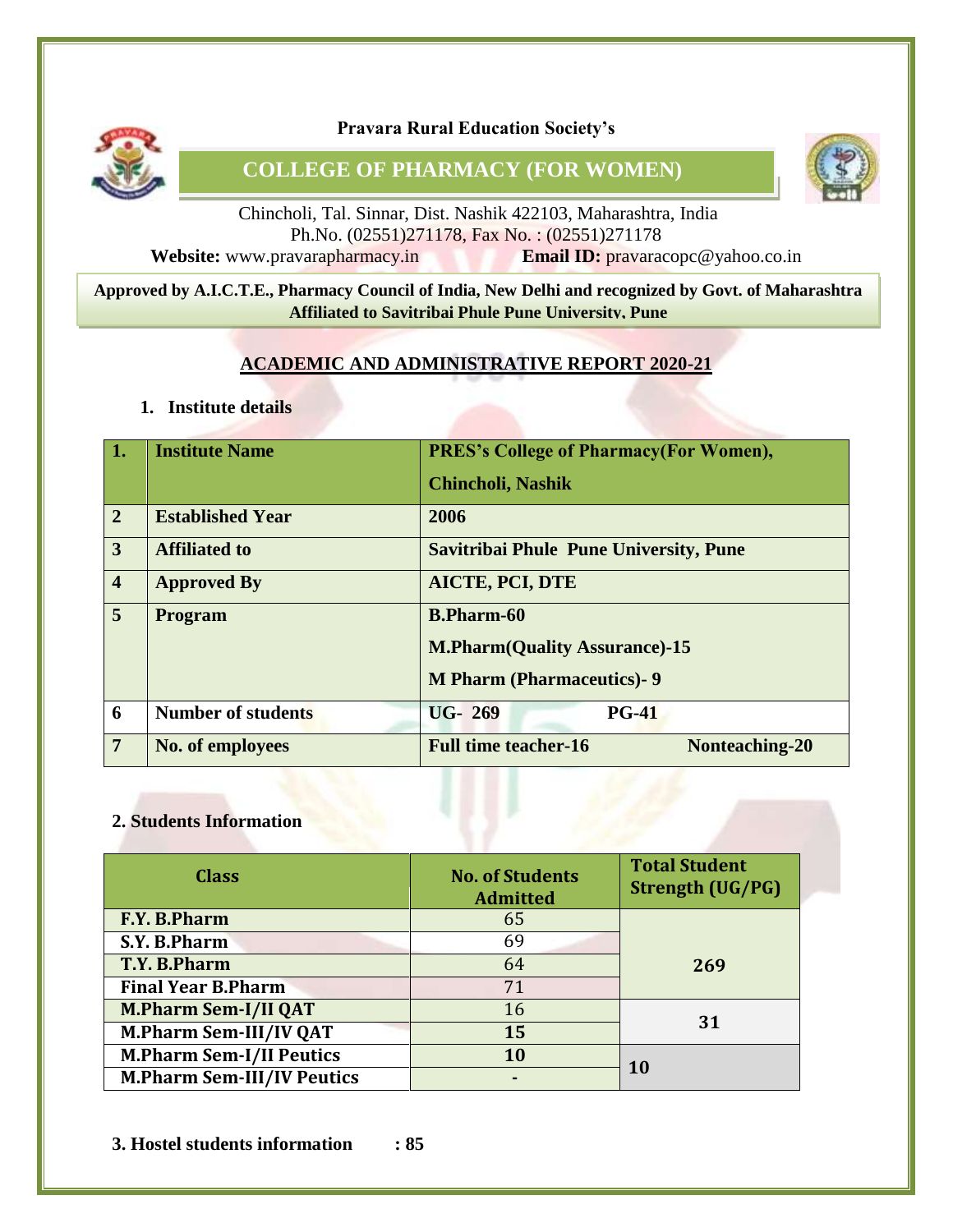# **4. Regulatory Approval Details (AICTE/PCI/SPPU):**

**5. Faculty information**

| <b>Regulatory</b><br><b>Authority</b> | <b>Approval Date/Number</b>                                                     | <b>Validit</b><br>v |
|---------------------------------------|---------------------------------------------------------------------------------|---------------------|
| <b>AICTE</b>                          | 30/04/2020 Western/1-<br>7014329593/2020/EOA                                    | 2020-21             |
| <b>PCI</b>                            | 10/04/2020 No. 32-617/2020-PCI (B.Pharm)<br>60-617/2016-PCI/64397-401 (M.Pharm) | 2022-23             |
| <b>SPPU</b>                           | 05.08.2020 No. CA/531                                                           | 2020-21             |

# 1964

| Year    | <b>Name of the Full-time</b><br>teacher                              | <b>Designation</b>               | <b>Name of the</b><br><b>Department</b> | <b>Year of</b><br><b>Appointme</b> | <b>Teaching</b><br><b>Experienc</b> |
|---------|----------------------------------------------------------------------|----------------------------------|-----------------------------------------|------------------------------------|-------------------------------------|
|         |                                                                      |                                  |                                         | nt                                 | e                                   |
| 2020-21 | Dr. Charushila J.                                                    | Principal &                      | Pharm.                                  | 2009                               | 12                                  |
|         | Bhangale                                                             | <b>Asso. Professor</b>           | Chemistry                               |                                    |                                     |
|         | Dr. Vivekanand A.<br>Kashid                                          | <b>Asst. Professor</b>           | Pharmaceutics                           | 2007                               | 14                                  |
|         | Dr. Kiran B. Kotade                                                  | Asso. Professor                  | Pharmacology                            | 2008                               | 12                                  |
|         | Dr. Kiran B. Dhamak<br><b>Asst. Professor</b><br>Pharm.<br>Chemistry |                                  | 2009                                    | 12                                 |                                     |
|         | Dr. Sachin B.<br>Somwanshi                                           | Pharmaceutics<br>Asso. Professor |                                         | 2009                               | 12                                  |
|         | Dr. Anagha V. Baviskar                                               | Asso. Professor                  | <b>Pharmaceutics</b>                    | 2009                               | 12                                  |
|         | Vinayak M. Gaware                                                    | Asst. Professor                  | Pharm.<br>Chemistry                     | 2010                               | 11                                  |
|         | Sangita N. Bhandare                                                  | Asst. Professor                  | Pharmacology                            | 2013                               | 8                                   |
|         | Vikas D. Kunde                                                       | <b>Asst. Professor</b>           | Pharmaceutics                           | 2014                               | $\overline{7}$                      |
|         | Kaveri T. Vaditke                                                    | Asst. Professor                  | Pharm.<br>Chemistry                     | 2014                               | $\overline{7}$                      |
|         | Vikrant M. Dhamak                                                    | <b>Asst. Professor</b>           | Pharm.<br>Chemistry                     | 2016                               | 5                                   |
|         | Sandip G. Laware                                                     | Asst. Professor                  | Pharmacognosy                           | 2017                               | $\overline{4}$                      |
|         | Mayur T. Gaikar                                                      | <b>Asst. Professor</b>           | Pharmacology                            | 2017                               | $\overline{4}$                      |
|         | Dr. Ramdas T. Dolas                                                  | Asso. Professor                  | Pharmaceutics                           | 2008                               | 12                                  |
|         | Rahul D. Khaire                                                      | Asst. Professor                  | Pharm.<br>Chemistry                     | 2018                               | $\overline{3}$                      |
|         | Roma Sharma                                                          | <b>Asst. Professor</b>           | Pharmacognosy                           | 2021                               | 5 months                            |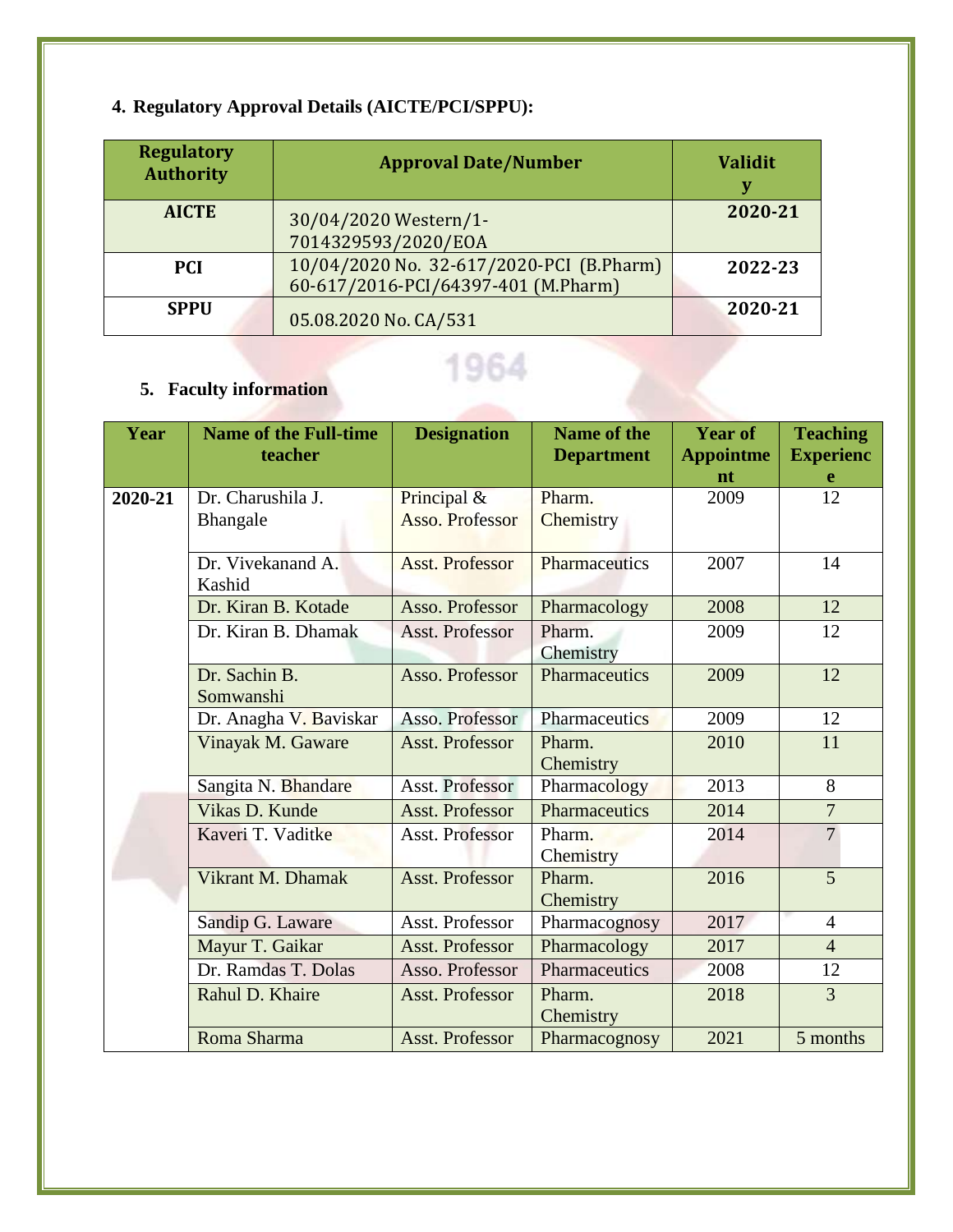| Sr. No.                                                   | <b>Name</b>                                                                                             | <b>Post</b>                     |  |  |  |
|-----------------------------------------------------------|---------------------------------------------------------------------------------------------------------|---------------------------------|--|--|--|
| $\mathbf{1}$                                              | Mrs. Pallavi Ekhande, Mrs. Sangita Sonawane, Mrs. Rupali<br>Thete                                       | Laboratory<br><b>Assistant</b>  |  |  |  |
| $\overline{2}$                                            | Mrs. Lata Gaware, Mrs. Kailas Sangale                                                                   | Clerk (office)                  |  |  |  |
| 3                                                         | Mr. Sunil Magar                                                                                         | <b>Office</b><br>Superintendent |  |  |  |
| 4                                                         | Mr. Sunil Sambre                                                                                        | <b>Accountant</b>               |  |  |  |
| 5                                                         | Mrs. Shakuntala Walunj                                                                                  | Librarian                       |  |  |  |
| 6                                                         | Mrs. Sunanda Aher                                                                                       | <b>Store incharge</b>           |  |  |  |
| 7                                                         | Mrs. Vimal Ghuge, Mrs. Meena Gunjal, Mrs. Kavita<br>Tambe, Mrs. Gagare, Mrs. Bhole, Mrs. Shobha Gaikwad | Peon                            |  |  |  |
| 8                                                         | Mrs. Vanita Sanap                                                                                       | <b>Hostel rector</b>            |  |  |  |
| 9                                                         | Mrs. Padma Gadakh                                                                                       | Warden                          |  |  |  |
| 10                                                        | Mrs. Seema Tamnar                                                                                       | Watchman                        |  |  |  |
| 7. Student Feedback 2020-21<br><b>FIRST YEAR B. PHARM</b> |                                                                                                         |                                 |  |  |  |

### **6. Details of Academic support staff (technical) and administrative staff:**

#### **7. Student Feedback 2020-21 FIRST YEAR B. PHARM**

| Sr.no | <b>Subject</b>  | <b>Name of Teacher</b>               | <b>Marks</b>    | <b>Percentage</b> | <b>Number of</b> |
|-------|-----------------|--------------------------------------|-----------------|-------------------|------------------|
|       |                 |                                      | <b>Obtained</b> | <b>Feedback</b>   | <b>Students</b>  |
|       | Biochemistry    | Dr.CJ Bhangale &<br>Mrs.K.T.Vaditake | 2206            | 81.58             | 52               |
|       |                 |                                      |                 |                   |                  |
| 2     | POC-II          | Mr.V.M.Dhamak                        | 2298            | 84.99             | 52               |
| 3     | HAP-II          | Mr.M.T.Gaikar                        | 2262            | 83.65             | 52               |
| 4     | Pathophysiology | Mr. Kiran Kotade                     | 2164            | 80.03             | 52               |
|       | <b>EVS</b>      | Mrs.R.N.Sharma                       | 2293            | 84.80             | 52               |

#### **SECOND YEAR B. PHARM**

| Sr.No.       | <b>Subject Taught</b> | Name of the staff | <b>Marks</b><br><b>Obtained</b> | <b>Percentage</b><br><b>Feedback</b> | Number of<br><b>Students</b> |
|--------------|-----------------------|-------------------|---------------------------------|--------------------------------------|------------------------------|
|              | POC-III               | Mr.R.D.Khaire     | 2032                            | 81.41                                | 48                           |
| $\mathbf{2}$ | PP-II                 | Mr.V.D.Kunde      | 2042                            | 81.81                                | 48                           |
| 3            | Medi Chem-I           | Mrs.K.T.Vaditake  | 2039                            | 81.69                                | 48                           |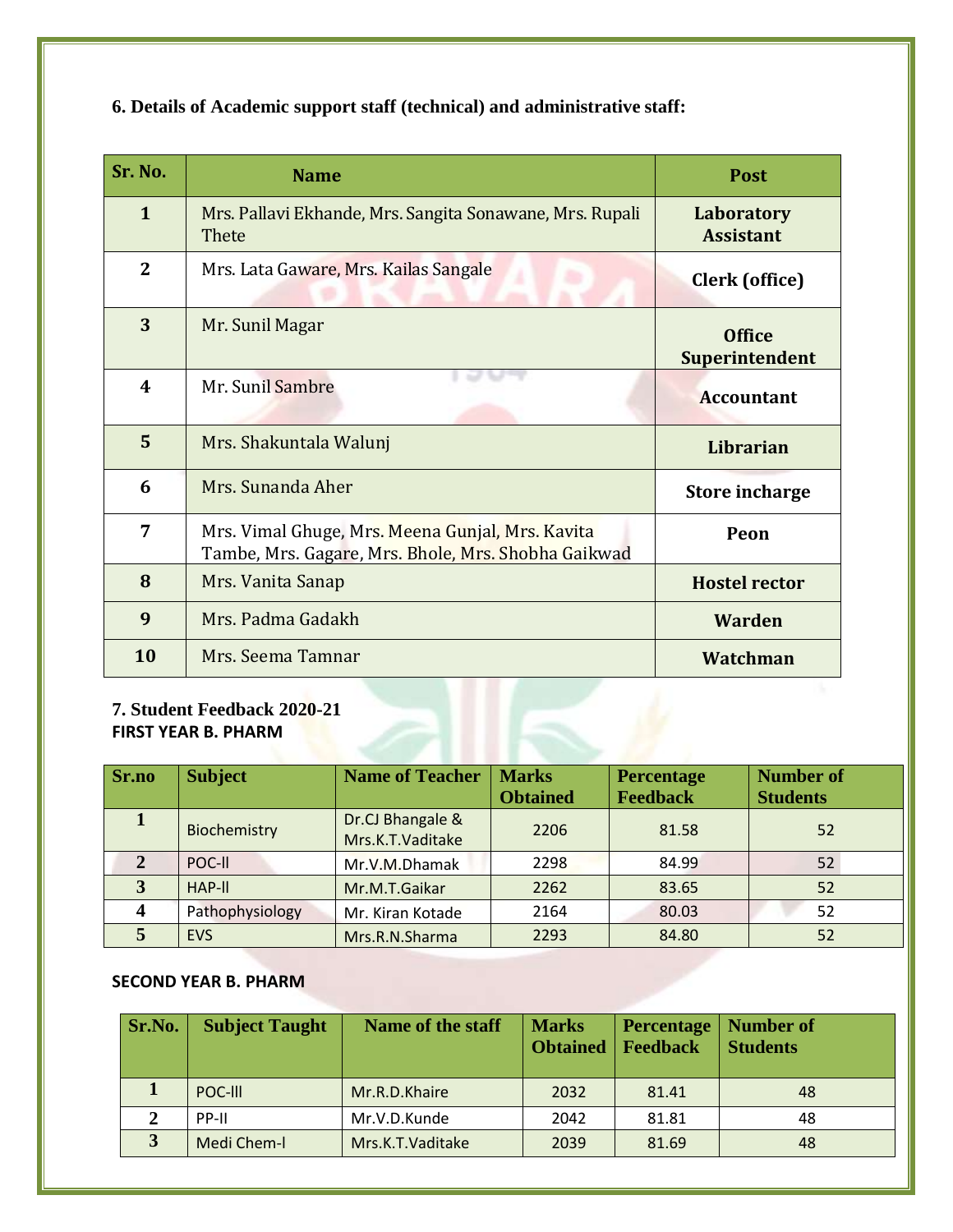|                            | Pharmacology-l | Mrs.S.N.Bhandare    | 1926 | 77.16 | 48 |  |
|----------------------------|----------------|---------------------|------|-------|----|--|
| 5                          | Pharmacognosy  | Mrs.R.N.Sharma      | 2235 | 89.54 | 48 |  |
| 6                          | POC II         | Mr.R.D.Khaire       | 2032 | 81.80 | 47 |  |
| $\overline{7}$             | Microbiology   | Mr.V.D.Kunde        | 1973 | 79.43 | 47 |  |
| 8                          | PPI            | Dr. A. V. Baviskar  | 2072 | 83.41 | 47 |  |
| 9                          | <b>PE</b>      | Dr. S. B. Somwanshi | 2049 | 82.49 | 47 |  |
| <b>THIRD YEAR B. PHARM</b> |                |                     |      |       |    |  |

| Sr.no                   | <b>Subject</b>            | <b>Name of Teacher</b> | <b>Marks</b><br><b>Obtained</b> | <b>Percentage</b><br><b>Feedback</b> | <b>Number of</b><br><b>Students</b> |
|-------------------------|---------------------------|------------------------|---------------------------------|--------------------------------------|-------------------------------------|
| $\mathbf{1}$            | <b>Biopharmaceutics</b>   | Dr. R. T. Dolas        | 2176                            | 85.40                                | 49                                  |
| $\overline{2}$          | QAT                       | Mr. K. B. Dhamak       | 1792                            | 70.33                                | 49                                  |
| 3                       | Biotechnology             | Mr.V.D.Kunde           | 2197                            | 86.22                                | 49                                  |
| $\overline{\mathbf{4}}$ | <b>HDT</b>                | Mr.S.G.Laware          | 2113                            | 82.93                                | 49                                  |
| 5                       | Pharmacology II           | Mrs.S.N.Bhanadre       | 2067                            | 81.12                                | 49                                  |
| 6                       | Medi Chem                 | Mr.R.J.Bhor            | 2103                            | 82.54                                | 49                                  |
| $\overline{7}$          | Industrial<br>Pharmacy    | Dr. R. T. Dolas        | 2419                            | 82.96                                | 56                                  |
| 8                       | P'cog &<br>Phytochemistry | Mr.S.G.Laware          | 2325                            | 79.73                                | 56                                  |
| 9                       | Medicinal<br>Chemistry    | Mr. K. B. Dhamak       | 2363                            | 81.04                                | 56                                  |
| 10                      | Pharm.<br>Jurisprudence   | Dr. V. A. Kashid       | 2494                            | 85.53                                | 56                                  |
| 11                      | Pharmacology III          | Mrs.S.N.Bhanadre       | 2375                            | 81.45                                | 56                                  |

#### **FINAL YEAR B. PHARM**

| Sr.No.         | <b>Subject Taught</b>             | Name of the staff  | <b>Marks</b><br><b>Obtained</b> | <b>Percentage</b><br><b>Feedback</b> | <b>Number of</b><br><b>Students</b> |
|----------------|-----------------------------------|--------------------|---------------------------------|--------------------------------------|-------------------------------------|
| $\mathbf{1}$   | <b>PAVI</b>                       | Mr.V.M.Dhamak      | 2312                            | 88.92                                | 50                                  |
| $\overline{2}$ | MediChem-IV                       | Mr. V.M.Gaware     | 2215                            | 85.19                                | 50                                  |
| 3              | Pharmacology-V                    | Dr. K. B. Kotade   | 2217                            | 85.27                                | 50                                  |
| 4              | QAT                               | Dr. V. A. Kashid   | 2093                            | 80.50                                | 50                                  |
| 5              | <b>Cosmetic Sciences</b>          | Dr.S.B.Somwanshi   | 2278                            | 87.62                                | 50                                  |
| 6              | <b>Natural Drug</b><br>Technology | Mr.S.G.Laware      | 2205                            | 84.81                                | 50                                  |
| 7              | <b>ADDS</b>                       | Dr. A. V. Baviskar | 2269                            | 87.27                                | 50                                  |
| 8              | PAV                               | Mr.V.M.Dhamak      | 2720                            | 88.66                                | 59                                  |
| 9              | MediChem-III                      | Mr. V.M.Gaware     | 2743                            | 89.41                                | 59                                  |
| 10             | Pharmacology-IV                   | Dr. K. B. Kotade   | 2583                            | 84.19                                | 59                                  |
| 11             | <b>Sterile Product</b>            | Mr. V. D. Kunde    | 2609                            | 85.04                                | 59                                  |
| 12             | <b>NDT</b>                        | Mr.S.G.Laware      | 2533                            | 82.56                                | 59                                  |
| 13             | <b>Biopharmaceutics</b>           | Dr. R. T. Dolas    | 2614                            | 85.20                                | 59                                  |
| 14             | Pharm. Jurisprudence              | Dr. V. A. Kashid   | 2503                            | 81.58                                | 59                                  |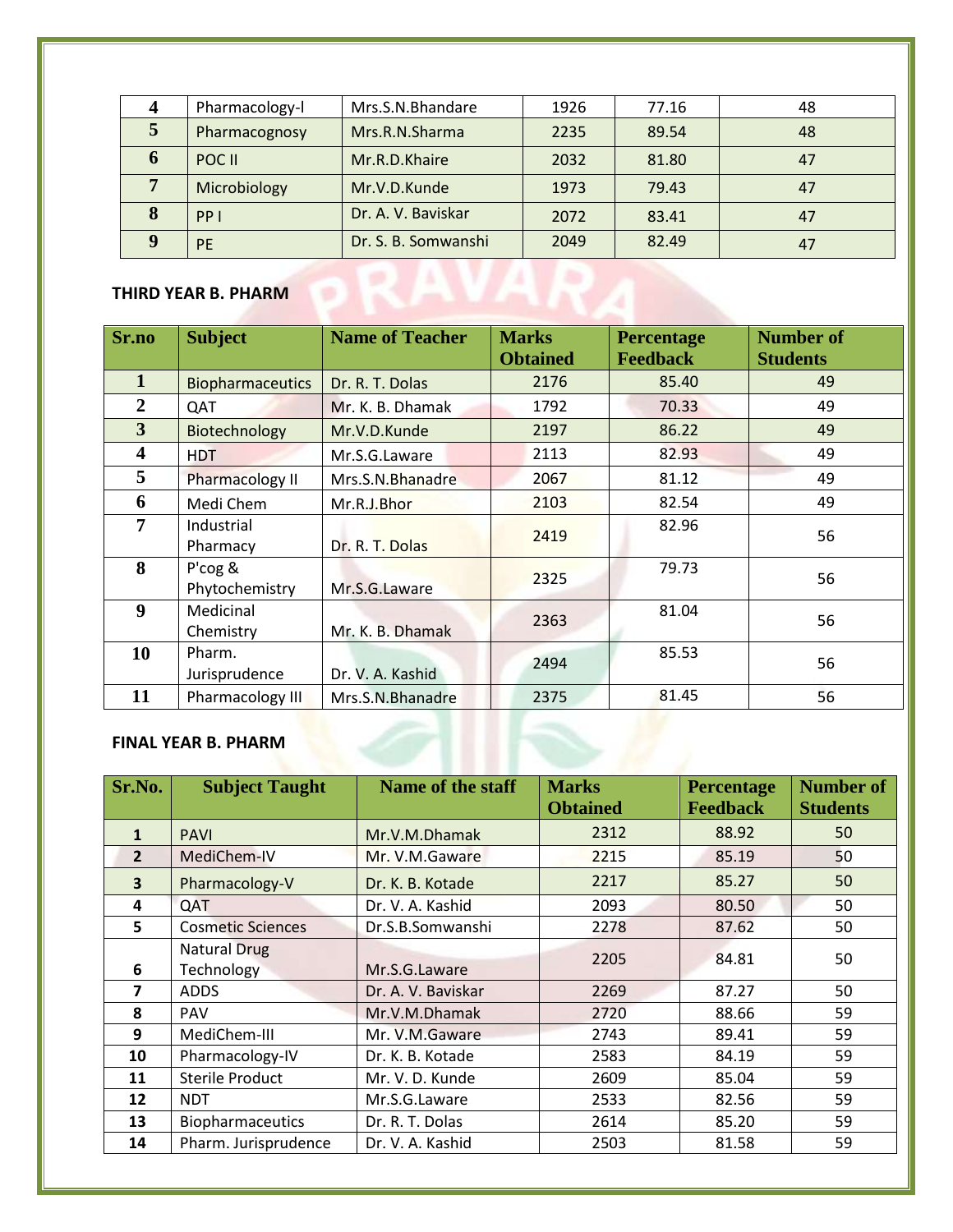- Students feedback about faculty collected, analyzed and communicated to faculty:Yes
- Students feedback on curriculum collected and analyzed: Yes
- Employer feedback about students collected and analyzed: Yes
- Employer feedback about curriculum collected and analyzed: Yes
- Alumni feedback about college collected and analyzed: Yes
- Parent feedback about college collected and analyzed: Yes

| <b>Class</b>       | No.Of<br><b>Students</b><br>appeared | $A+$ | A  | $B+$ | B              | $\mathbf C$  | <b>ATKT</b> | Fail           | $\frac{0}{0}$<br><b>Result</b> |
|--------------------|--------------------------------------|------|----|------|----------------|--------------|-------------|----------------|--------------------------------|
| <b>Final Year</b>  | 64                                   | 12   | 21 | 27   | 4              | $\Omega$     | $\theta$    | $\theta$       | 100%                           |
| Third year         | 72                                   | 18   | 25 | 17   | 12             | $\Omega$     | $\theta$    | $\overline{0}$ | 100%                           |
| <b>Second year</b> | 69                                   | 15   | 20 | 16   | 18             | $\mathbf{0}$ | $\theta$    | $\overline{0}$ | 100%                           |
| <b>First year</b>  | 65                                   | 20   | 25 | 15   | $\overline{4}$ | $\Omega$     |             | $\overline{0}$ | 100%                           |

1964

#### **8. Result Analysis 2020-21**

#### **9. Toppers list 2020-21**

| <b>Topper</b> | <b>First year</b> | <b>CGPA</b> |
|---------------|-------------------|-------------|
|               | <b>Final Year</b> |             |
| First         | Kale Komal        | 8.722       |
| <b>Second</b> | Kangane Namrata   | 8.472       |
| <b>Third</b>  | Shinde Pratibha   | 8 2 7 7     |

#### **10. Industrial Training 2020-21**

| <b>Sr</b><br>$\overline{\phantom{a}}$ No | Year    | <b>Total No Of</b><br><b>Students</b> | <b>Number of Training</b><br><b>Conducted</b> | % Training |
|------------------------------------------|---------|---------------------------------------|-----------------------------------------------|------------|
|                                          | 2020-21 | 64                                    | 64                                            | 100%       |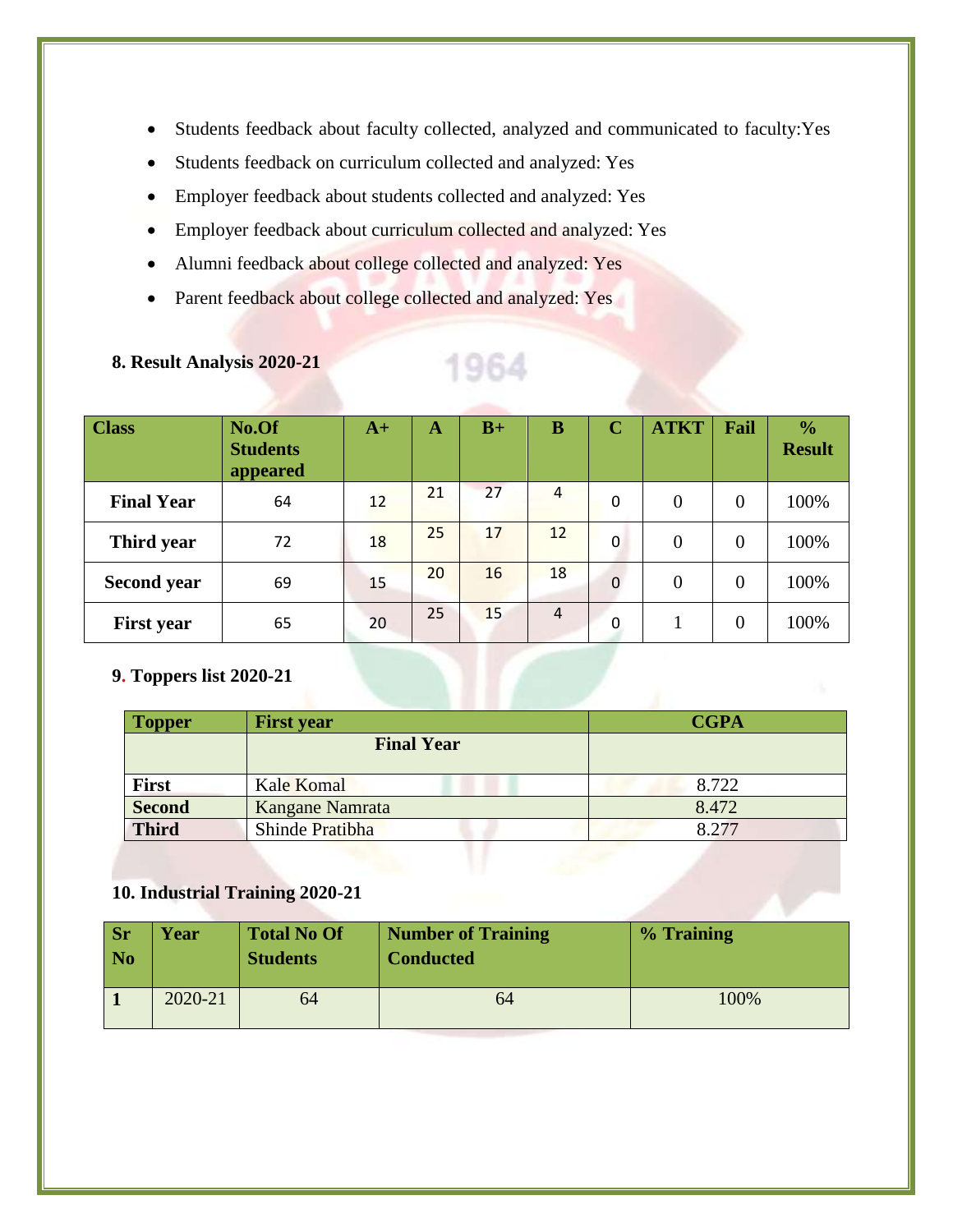# **11. Number of MOUs Signed 2020-21**

| <b>Name of Company</b>                          | <b>Scope of Activity</b>                                                 |
|-------------------------------------------------|--------------------------------------------------------------------------|
| Kunde Dairy Farms Pvt. Ltd, Sinnar.             | Pharmacological Activity, Guest<br>Lectures, Enterprunership             |
|                                                 | Guidance                                                                 |
| BausamiIP consultancy Pvt, limited, Thane.      | Training & Placement, Faculties $\&$                                     |
|                                                 | <b>Facility Exchange.</b>                                                |
| Kite Ai Technology Pvt. Ltd. Pune               | Personality development,                                                 |
|                                                 | <b>Communication Skills , Resume</b>                                     |
|                                                 | Writing, etc.                                                            |
| Gupta Hospital, Palase                          | Medical help                                                             |
|                                                 | Training and analytical study of                                         |
|                                                 | student and staff project                                                |
| Yashwant Hospital Sinnar                        | Medical help                                                             |
|                                                 |                                                                          |
|                                                 |                                                                          |
| Smart chem Plus , Nashik                        | Training & Placement, Faculties                                          |
|                                                 | & Facility Exchange.                                                     |
| Mediline Pharmacueticals & Distributors, Sinnar | Medical help                                                             |
|                                                 | RAP Analytical Lab, Nashik.<br>Techfest, ITI Bombay (Cultural Programme) |

#### **12. Industrial Visit 2020-21**

| Sr. No           | <b>Dates</b>               | <b>Industry Visited</b>                         | <b>Class</b>         |
|------------------|----------------------------|-------------------------------------------------|----------------------|
| $\mathbf{1}$     | 26/02/2021 &<br>27/02/2021 | N. V. PHARMA Pyt.Ltd.                           | ThirdyearB. Pharm    |
| 2                | 12/3/2021<br>&13/3/2021    | Sahyadri farm, Mohadi & Reve Pharma, Sinnar     | Second Year B. Pharm |
| 3                | 26/03/2021<br>&27/03/2021  | SCI-TECH PHARMA Pvt. Ltd.                       | First YearB.Pharm    |
| $\boldsymbol{4}$ | 5/04/2021<br>& 6/04/2021   | Vidisha Analytical Research and Training Center | Fina IyearB. Pharm   |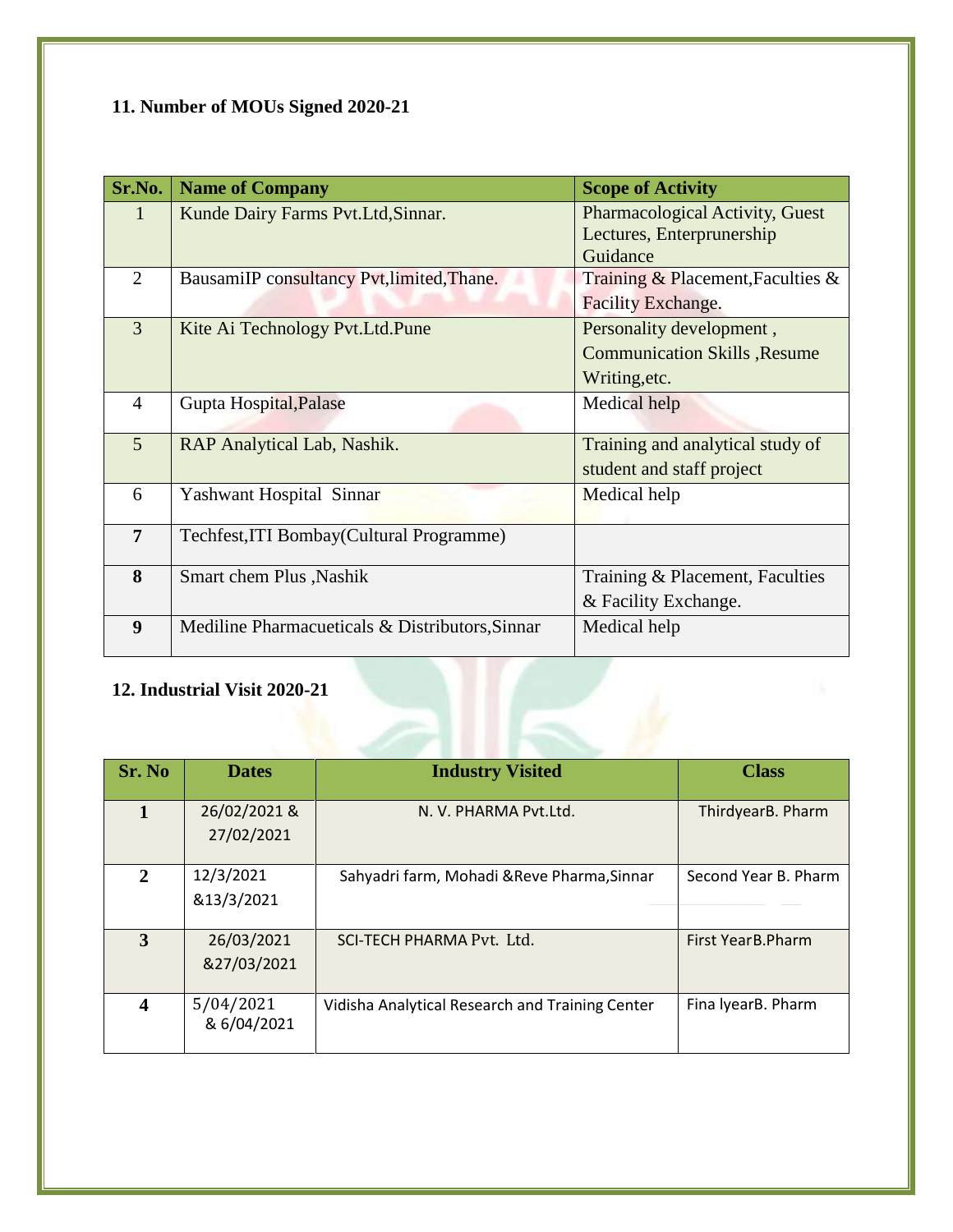#### **13. Placement 2020-21**

| Sr.No          | <b>Name of Students</b>    | Organization                                                                    | Package(In lakhs) | <b>Position</b>                          |
|----------------|----------------------------|---------------------------------------------------------------------------------|-------------------|------------------------------------------|
| $\mathbf{1}$   | Ahire Kartika<br>Shantaram | Glenmark<br>Pharmaceuticals<br>Nashik.                                          | 1.44              | <b>Trainee Production Officer</b>        |
| $\overline{2}$ | Avhad Sonal Shivaji        | <b>Advantmed LLP</b><br>Gujrat.                                                 | 1.80              | <b>Trainee Data Analyst</b>              |
| $\overline{3}$ | Awari Shraddha             | Advantmed LLP<br>Gujrat.                                                        | 1.80              | <b>Trainee Data Analyst</b>              |
| $\overline{4}$ | <b>Bhabad Sonali</b>       | Aditya Medical &<br>general Store,<br>Sinnar                                    | 1.5               | Pharmacist                               |
| 5              | <b>Bhamre Ashwini</b>      | <b>IKS Healthcare</b><br>Mumbai                                                 | 1.90              | Trainee data Analyst                     |
| 6              | Bodke Vrushali             | N.V<br>Pharma, Sinner                                                           | 1.44              | Quality Assurance Officer,<br>Sinnar     |
| $\overline{7}$ | Borade Vaishnavi<br>Sopan  | <b>Medical Coder</b>                                                            | 2.8               | Meril Lifescience Pvt Limited<br>,Gujrat |
| 8              | <b>Borse Swati</b>         | Ipca Silvasa,                                                                   | 1.44              | Trainee, Q C officer.                    |
| $\overline{9}$ | Gaikwad Neha<br>Balasaheb  | Genome Biotech<br>Pvt. Ltd.                                                     | 1.50              | Microbiologist                           |
| 10             | Gajare Swapnali<br>Vikram  | Data analyst                                                                    | 06.00             | Labcorp, Pune                            |
| 11             | Gavhane Komal              | Episource: Payer<br>Healthcare<br>Analytics &<br>Technology<br><b>Solutions</b> | 1.5               | Data analyst                             |
| 12             | Govardhane Sakshi<br>Balu  | Iks health care<br>solutions                                                    | 1.9               | Data analyst                             |
| 13             | Jadhav Komal<br>Vasantrao  | <b>Gebbs Healthcare</b><br>solutions,<br>Aurangabad.                            | 1.5               | <b>Medical coding</b>                    |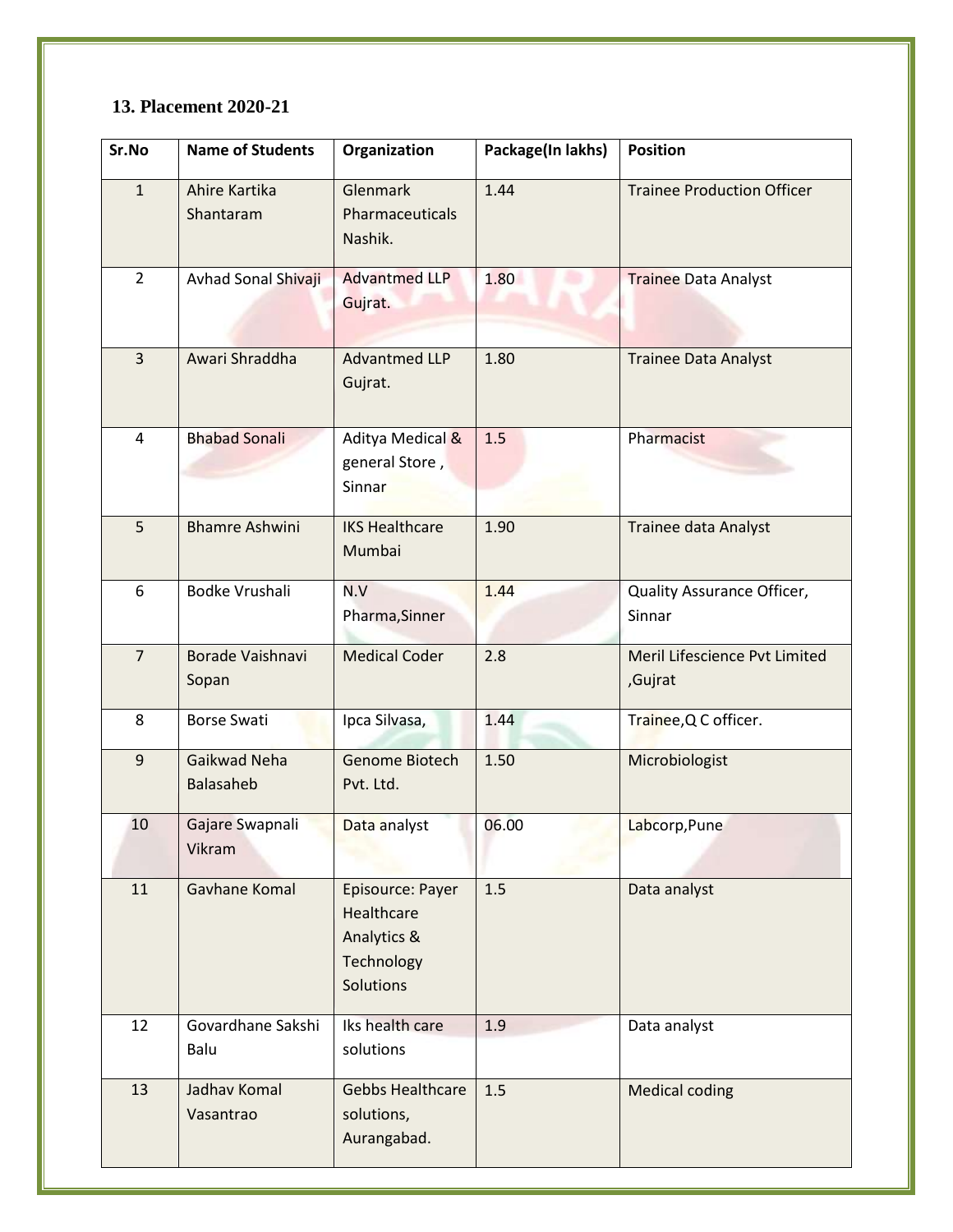| 14 | Jadhav Puja Satish              | Dhanvantari<br>medical                      | 1.44                                        | Pharmacist                                                 |
|----|---------------------------------|---------------------------------------------|---------------------------------------------|------------------------------------------------------------|
| 15 | Kadre Yogita<br>Jitendra        | <b>Mankind Lab</b><br>Mumbai                | 1.8                                         | <b>Mankind MR</b>                                          |
| 16 | Landage Akshada                 | Mitrasen<br>Medical.Rahata                  | 1.44                                        | Pharmacist                                                 |
| 17 | Pawar Pratiksha<br><b>Dilip</b> | <b>Shree Generic</b><br>Medical, Nashik     | 1.5                                         | Pharmacist                                                 |
| 18 | Rathod Divya<br>Ravindranath    | MacLeod's<br>pharma, Mumbai.                | 1.8                                         | Associate research analyst.                                |
| 19 | Sadgir Urmila<br>Rambhau        | <b>Advantmed LLP</b><br>Gujrat.             | 1.66                                        | <b>Medical Coding</b>                                      |
| 20 | Salve Tejal Sanjay              | <b>Retail Pharmacy</b><br>Shop              | 1.5                                         | Pharmacist                                                 |
| 21 | Sarde Bhakti<br>Gahininath      | Gebbs healthcare<br>solution,<br>Aurangabad | 1.9                                         | <b>Medical coding</b>                                      |
| 22 | Shinde Pratibha<br>Sanjay       | <b>Medical coding</b>                       | Gebbs healthcare<br>solution,<br>Aurangabad | <b>Medical Coder</b>                                       |
| 23 | Somwanshi Gayatri<br>Sanjay     | Medical shop -<br>Swami medical             | 1.44                                        | Pharmacist                                                 |
| 24 | Temrikar Sana                   | Data analyst                                | 1.8                                         | Iks health care solutions                                  |
| 25 | Vartak Manali                   | Pharmacist                                  | 1.5                                         | <b>Chirayu Super Speciality</b><br><b>Hospital Chemist</b> |
| 26 | Tajanpure Harshali              | <b>Medical Shop</b>                         | 0.72                                        | Pharmacist                                                 |
| 27 | Donde Harsha<br>Kailas          | Pharmacist                                  | 1.44                                        | Sanjivani Retail<br>Pharmacy, Nashik                       |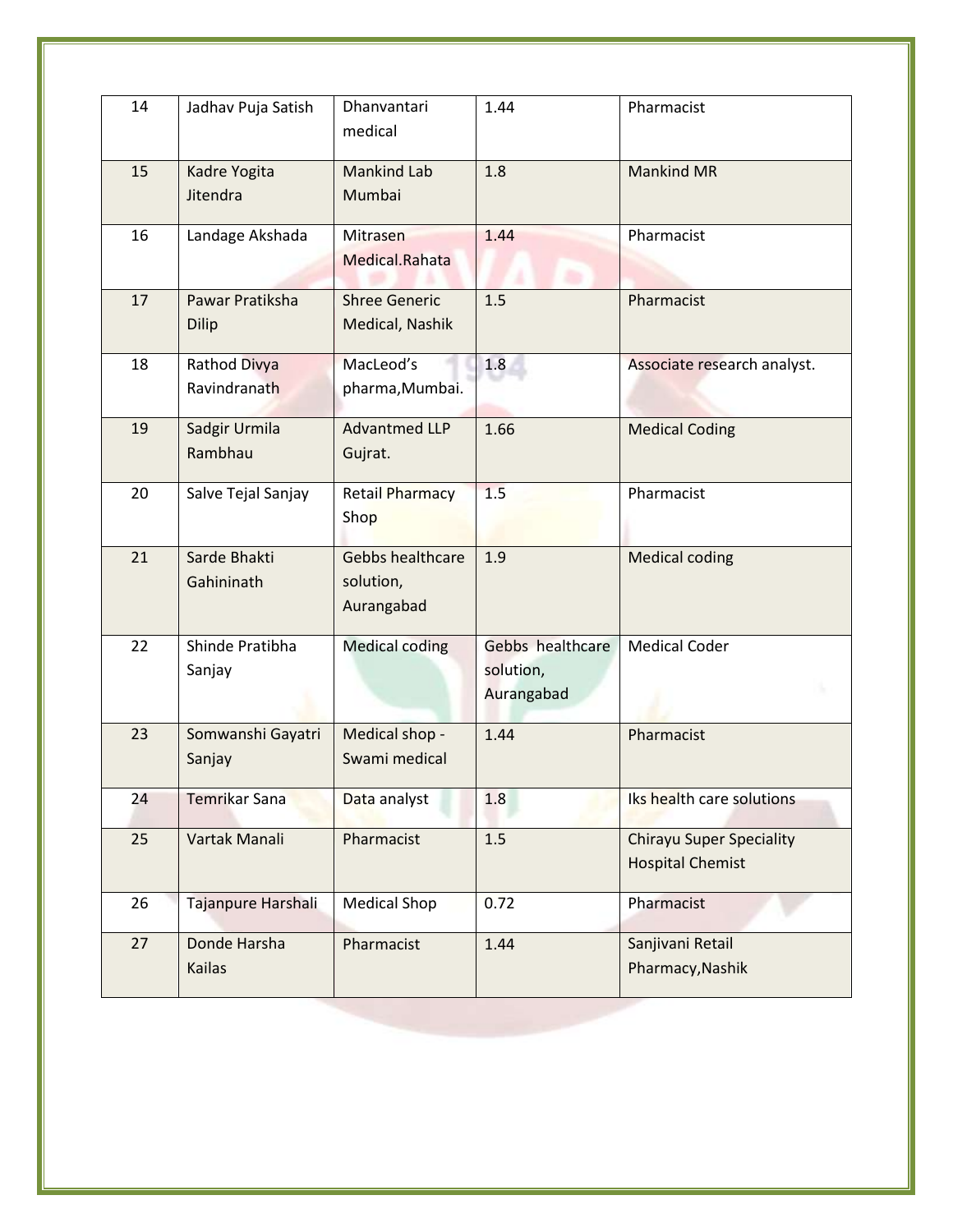#### **Higher education 2020-21**

| Sr.No          | <b>Name of Students</b>      | <b>Course name</b>          | <b>Institute Admitted</b>                                   |
|----------------|------------------------------|-----------------------------|-------------------------------------------------------------|
| $\mathbf{1}$   | Agrawal Shweta Rajanikant    | M.Pharm                     | <b>SNDT University Mumbai</b>                               |
| $\overline{2}$ | Kadam Pranali                | M.Pharm                     | <b>College of pharmacy Satara</b>                           |
| $\overline{3}$ | Bochare Puja Vinayak         | M.Pharm                     | NIPER, Raibareli.                                           |
| 4              | Manje Snehal Vaibhav         | M.Pharm                     | LS Hiranandani Ulhasnagar.                                  |
| 5              | Ghogare Rutuja               | M.Pharm                     | Pravara College of pharmacy, Loni<br>College                |
| 6              | Handore Avantika             | M.Pharm                     | Higher Education- Master of Public<br><b>Health in SPPU</b> |
| $\overline{7}$ | Kakade Aditi Sakharam        | M.Pharm                     | NIPER, Hydrabad.                                            |
| 8              | Kale Komal Namdeo            | M.Pharm                     | <b>NDMVP</b> (Pceutics)                                     |
| 9              | Kangane Namrata Sudam        | M.Pharm                     | Panchavati, College of<br>Pharmacy, Nashik.                 |
| 10             | Katore Varsha Sunil          | M.Pharm                     | <b>COPC Chincholi</b>                                       |
| 11             | Khan Muskan Atique           | M.Pharm                     | <b>COPC Chincholi</b>                                       |
| 12             | Khanal Vaishnavi Malhari     | M.Pharm                     | <b>COPC Chincholi</b>                                       |
| 13             | <b>Matale Komal Haribhau</b> | <b>PGDCT</b>                | Kite-Ai Tech, Clicnical Trial Diploma.                      |
| 14             | Mhaske Bhagyashree           | M.Pharm                     | M.Pharm SCPER Kopargaon                                     |
| 15             | More Priya                   | Pharm D                     | Indira College of Pharmacy, Pune                            |
| 16             | Pangale Varsha               | M.Pharm                     | <b>COPC Chincholi</b>                                       |
| 17             | Pardeshi Jagruti Chhagan     | M.Pharm (Govt.<br>Pceutics) | Govt College Aurangabad.                                    |
| 18             | Shinde Sakshi Mangesh        | M.S                         | <b>Qualified IELTS.</b>                                     |
| 19             | <b>Torane Apurva Pramod</b>  | M.Pharmacy                  | <b>MET Pharmacology Nashik</b>                              |
| 20             | Vanhere Kajal Gopinath       | M.Pharmacy                  | Panchavati College of Pharmacy, Nashik                      |
| 21             | Patil Namrata                | Competative exam            | SLS Academy Classes, Nashik                                 |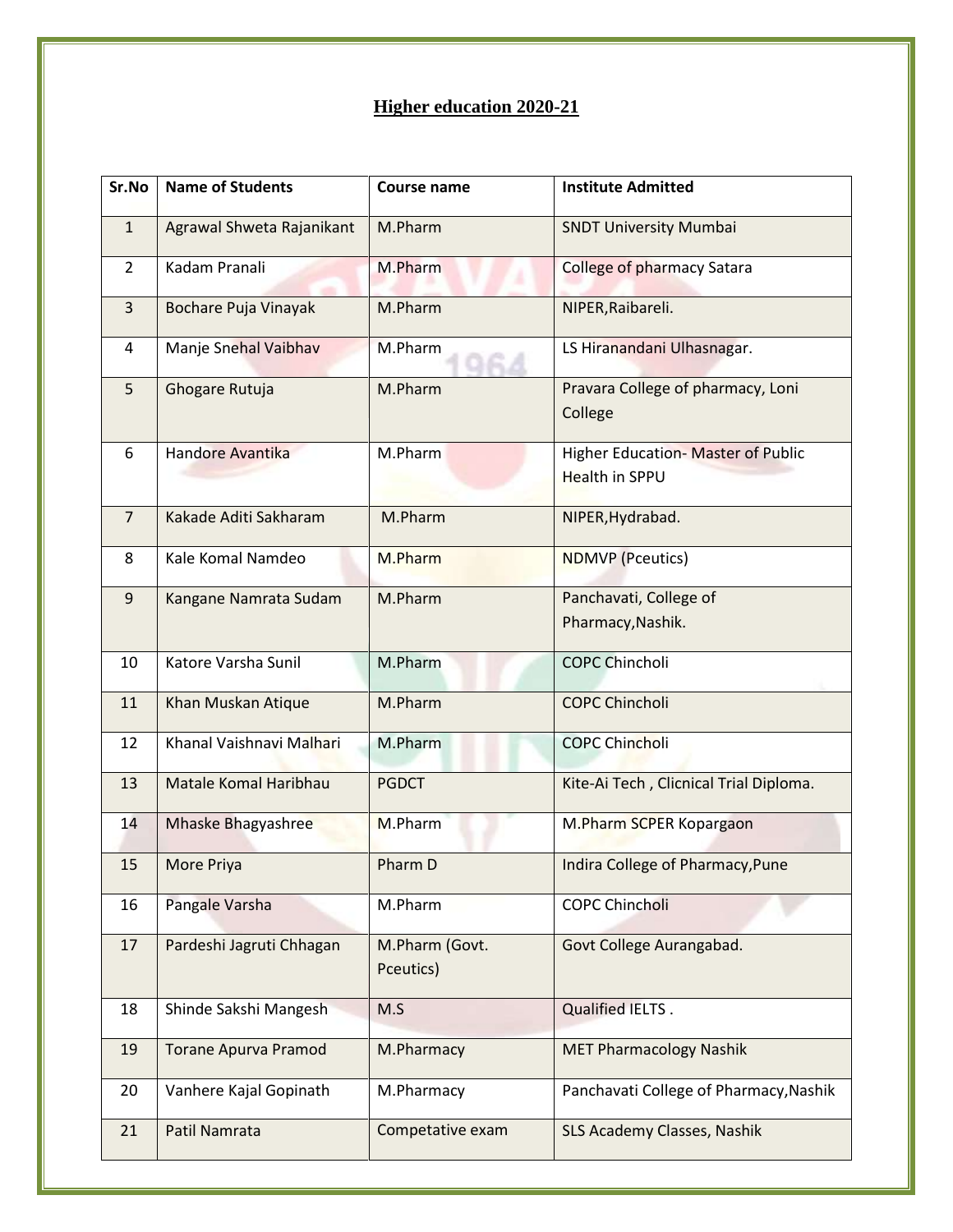|    |                        | preparation |                                  |
|----|------------------------|-------------|----------------------------------|
| 22 | Rajad Shital Shamu     | M.Pharm     | D.Y.Patil Pune                   |
| 23 | Shinde Kanchan Bhimrao | M.Pharm     | <b>COPC Chincholi</b>            |
| 24 | Bodke Aishwarya        | <b>MBA</b>  | MBA Dr. D. Y. Patil College Pune |
| 25 | Janmali Shweta         | <b>MBA</b>  | MBA Dr. D. Y. Patil College Pune |
|    |                        |             |                                  |
| 26 | Kale Shivani           | <b>MBA</b>  | Dr. D. Y. Patil College Pune     |

# 1964

#### **14. Grant Received in 2020-21**

| Sr. No | <b>Grant</b> | <b>Details of Grant</b>     | <b>Amount of Grant</b> |                  |  |
|--------|--------------|-----------------------------|------------------------|------------------|--|
|        |              |                             | <b>Received</b>        | <b>Remaining</b> |  |
|        |              |                             | <b>Amount</b>          | <b>Amount</b>    |  |
|        | <b>SPPU</b>  | <b>NSS Regular activity</b> | 7350                   |                  |  |
|        |              | <b>NSS Special Activity</b> | 7500                   |                  |  |

#### **15. Guest Lectures 2020-2021**

| Sr.<br>N <sub>o</sub> | <b>Name</b>                                                                              | <b>Class</b>            | <b>Date</b> | <b>Topic covered</b>                                                       |
|-----------------------|------------------------------------------------------------------------------------------|-------------------------|-------------|----------------------------------------------------------------------------|
| $\mathbf{1}$          | Ms Shweta Pagar,<br><b>IQAC</b> Department,<br><b>RAN Q Remedies</b><br>PVT LTD., Sinnar | <b>B.</b> Pharm Vth Sem | 07/07/2020  | Opportunities for B.<br><b>Pharm Students in</b><br><b>Production Area</b> |
| $\overline{2}$        | Ms. Jignesha<br><b>Mhatre</b>                                                            | <b>B.</b> Pharm         | 09/07/2020  | Preparation of<br><b>GPAT</b>                                              |
| 3                     | Ms. Suvarna Gite                                                                         | <b>B.</b> Pharm         | 09/07/2020  | Opportunities in<br>R&D department                                         |
| $\overline{4}$        | Ms. Manisha<br>Bhadange, Health<br>Officer,<br>Department of<br>Pharmacy, Dubai          | <b>B.</b> Pharm         | 13/07/2020  | Opportunities for B.<br>Pharm Students in<br>Foreign                       |
| 5                     | Ms Ashvini Avhad,<br><b>Assistant Manager,</b><br>RA, Abott<br>Healthcare,<br>Mumbai     | <b>B.</b> Pharm         | 25/07/2020  | Carrier insights on<br><b>Drug Regulatory</b><br><b>Affairs</b>            |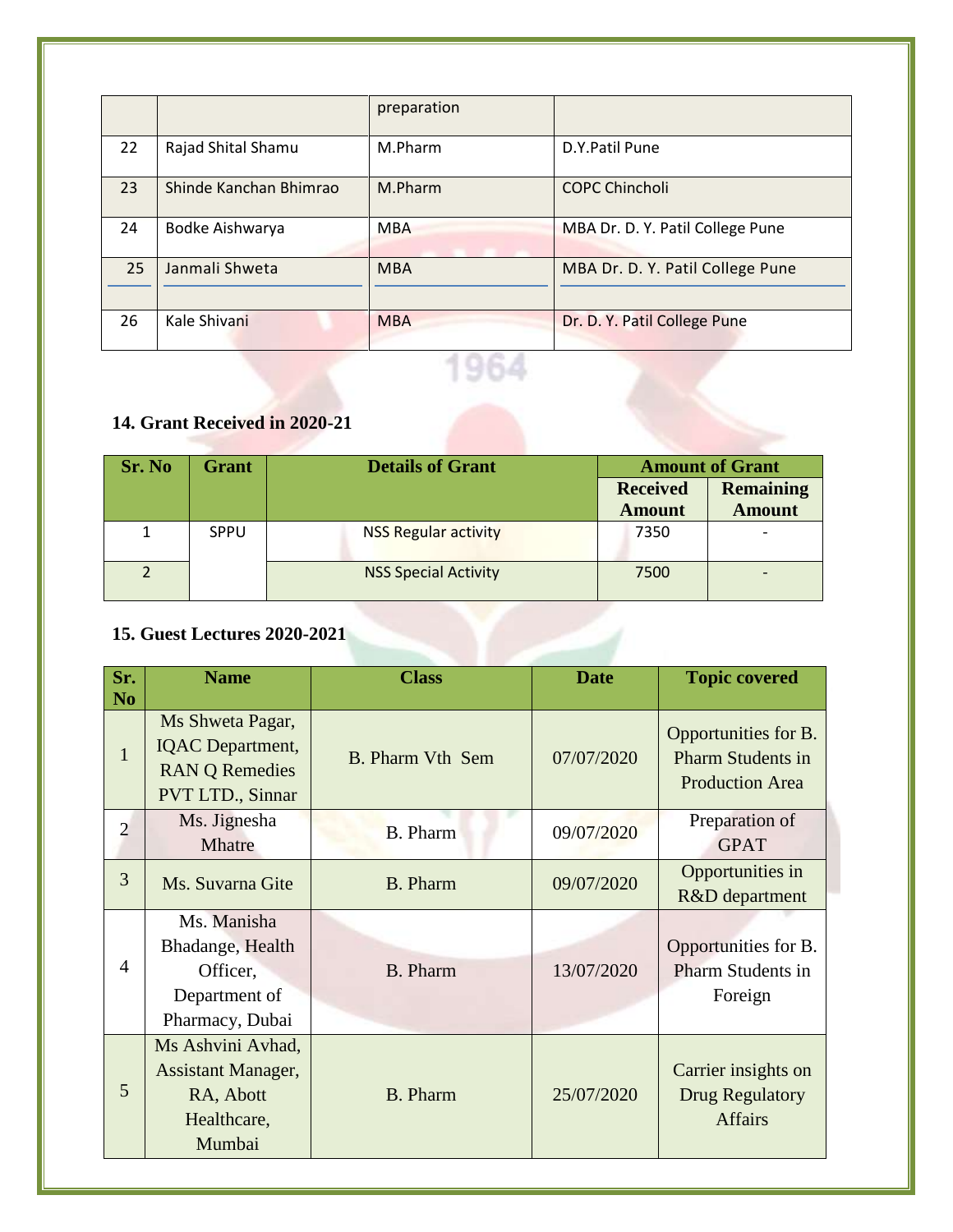| 6              | Ms. Shital Patil,<br><b>Assistant Professor,</b><br>MGV's, College of<br>Pharmacy,<br>Panchavati                                  | <b>B.</b> Pharm               | 27/07/2020 | <b>AMV</b> Industrial<br>Perspective                                                               |
|----------------|-----------------------------------------------------------------------------------------------------------------------------------|-------------------------------|------------|----------------------------------------------------------------------------------------------------|
| $\overline{7}$ | Ms. Sharayu<br>Jadhav, RJ,<br>Akashvani Kendra,<br><b>Nashik</b>                                                                  | <b>B.</b> Pharm               | 27/07/2020 | Personality<br>Development and<br>Motivation through<br><b>Different Theory</b>                    |
| 8              | Ms Dishanti Shah                                                                                                                  | <b>B.</b> Pharm Vth & VII Sem | 12/08/2020 | Opportunities for B.<br>Pharm Students in<br>Foreign                                               |
| 9              | Ms. Manisha Salvi                                                                                                                 | B. Pharm Vth & VII Sem        | 12/08/2020 | <b>Overview Session</b><br>on Campus to<br>Corporate                                               |
| 10             | Dr. Harun Patel                                                                                                                   | B. Pharm Vth & VII Sem        | 24/08/2020 | <b>GPAT 2021</b><br><b>Guidance Session</b><br>in collaboration<br>with MSGCOPER,<br><b>Nashik</b> |
| 11             | Mr. Amol<br>Gavande, CEO,<br>Smartchem, Pune                                                                                      | <b>B.</b> Pharm               | 25/08/2020 | Career<br>opportunities in<br><b>Pharma Industries</b>                                             |
| 12             | Mrs. Vandana<br>Barve-Aher,<br>Founder and<br>Director, Pacific<br>Institute of<br>Pharmaceutical<br>Management,<br><b>Nashik</b> | <b>B.</b> Pharm and M. Pharm  | 14/10/2020 | Guest lecture on<br>"How to select right<br>career path after B.<br>Pharmacy"                      |

#### **16. International level conferences/ seminar/ workshop attended 2020-2021**

| Sr.<br>No. | Name of the<br><b>Teacher</b> | Name of seminars/<br>conferences/workshops                                           | <b>Organized by</b>                                                                           | <b>Place</b> | <b>Date</b>                     |
|------------|-------------------------------|--------------------------------------------------------------------------------------|-----------------------------------------------------------------------------------------------|--------------|---------------------------------|
| 1.         | Dr. Ramdas T.<br>Dolas        | <b>STTP</b> on Analytical<br>Research<br>Trends In<br><b>Pharmaceutical Industry</b> | Department of<br>Pharmaceutical<br>Analysis<br><b>Bapatla College Of</b><br>Pharmacy, Bapatla | Online       | 26/06/2020<br>to.<br>28/06/2020 |
| 2.         | Dr. Kiran B.<br>Kotade        | International FDP on<br>Digital tools for                                            | <b>Hindustan College</b><br>of Arts and Science,                                              | Online       | 20/07/2020<br>to                |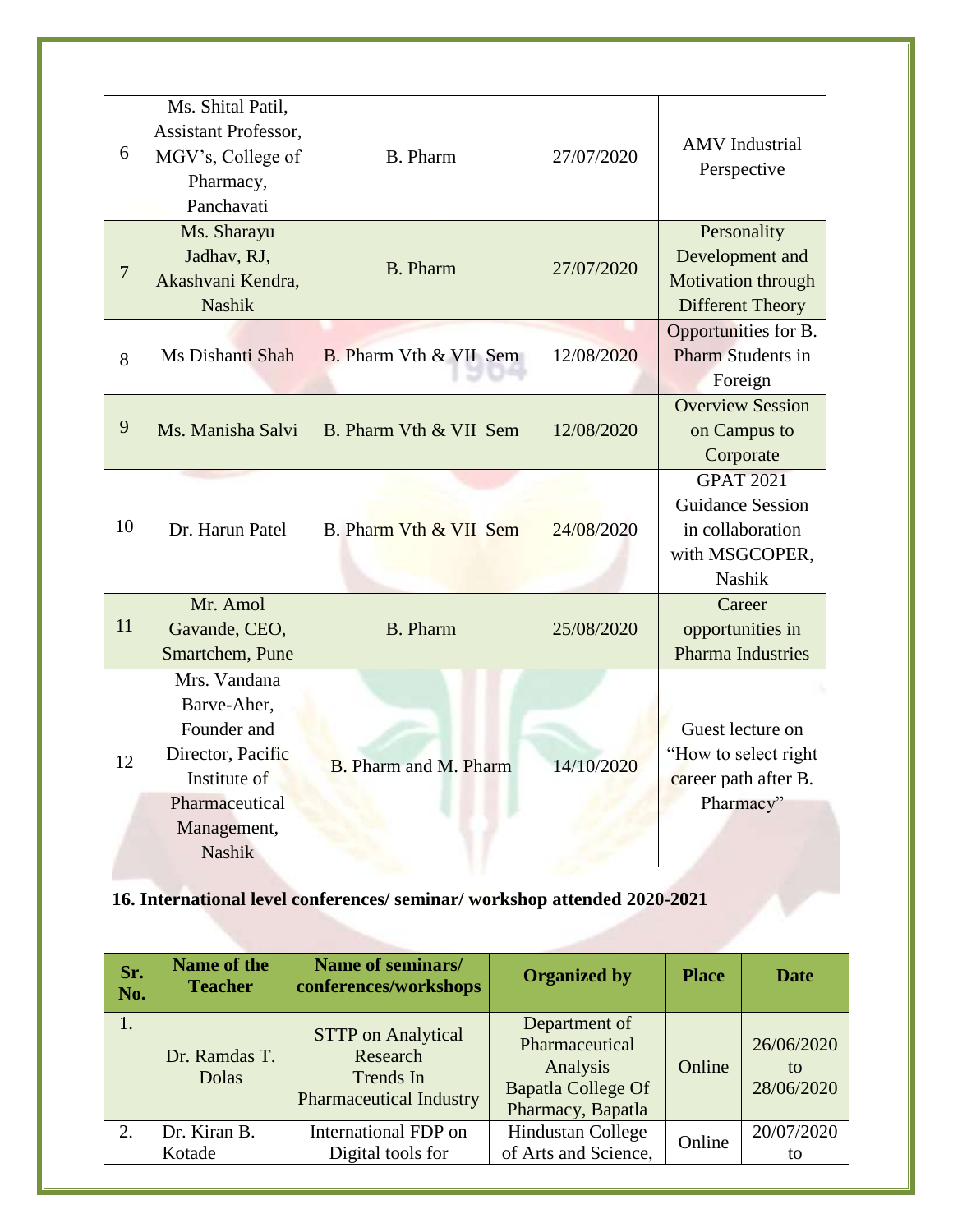|     |                | Researchers                                       | Coimbatore, TM                  |        | 24/07/2020         |
|-----|----------------|---------------------------------------------------|---------------------------------|--------|--------------------|
| 3.  |                | <b>International FDP</b> on                       | <b>Hindustan College</b>        |        | 20/07/2020         |
|     | Dr. Sachin B.  | Digital tools for                                 | of Arts and Science,            | Online | to                 |
|     | Somwanshi      | <b>Researchers</b>                                | Coimbatore, TM                  |        | 24/07/2020         |
| 4.  | Ms. Kaveri. T. | International FDP on                              | <b>Hindustan College</b>        |        | 20/07/2020         |
|     | Vaditake       | Digital tools for                                 | of Arts and Science,            | Online | to                 |
|     |                | <b>Researchers</b>                                | Coimbatore, TM                  |        | 24/07/2020         |
| 5.  |                |                                                   | MM University,                  | Online |                    |
|     |                |                                                   | Ambala in                       |        |                    |
|     |                | International                                     | <b>Association</b> with         |        | 11/07/2020         |
|     | Dr. Sachin B.  | <b>Conference on Current</b>                      | IPA, HP Branch and              |        | to                 |
|     | Somwanshi      | <b>Trends in Pharm</b>                            | Society of                      |        | 12/07/2020         |
|     |                | Industry                                          | Pharmaceutical                  |        |                    |
|     |                |                                                   | Science and                     |        |                    |
|     |                |                                                   | Research                        |        |                    |
| 6.  |                | IPA sponsored                                     |                                 | Online |                    |
|     | Dr. Kiran B.   | <b>International Online</b>                       | Ashokrao Mane                   |        | 01/08/2020         |
|     | Kotade         | conference on                                     | college of Pharmacy,            |        | $\&$<br>02/08/2020 |
|     |                | Pharmacovigilance and<br><b>Clinical Research</b> | Pethvadgaon                     |        |                    |
| 7.  |                | <b>IPA</b> sponsored                              |                                 | Online |                    |
|     |                | <b>International Online</b>                       | Ashokrao Mane                   |        | 01/08/2020         |
|     | Dr. Sachin B.  | conference on                                     | college of Pharmacy,            |        | $\&$               |
|     | Somwanshi      | Pharmacovigilance and                             | Pethvadgaon                     |        | 02/08/2020         |
|     |                | <b>Clinical Research</b>                          |                                 |        |                    |
| 8.  |                | <b>International Webinar</b>                      |                                 | Online |                    |
|     | Dr. Sachin B.  | under FDP on Stability                            | Rajarambapu<br>College of       |        | 06/08/2020         |
|     | Somwanshi      | testing for Drug                                  | Pharmacy,                       |        | $\&$               |
|     |                | <b>Substances and Drug</b>                        | Kasegaon, Sangali               |        | 08/08/2020         |
|     |                | Products                                          |                                 |        |                    |
| 9.  |                | International FDP n                               | Dr.M.S. Gosavi                  |        |                    |
|     | Dr. V.A.       | Evolution in Teaching,                            | college of                      |        |                    |
|     | Kashid         | guiding values in                                 | Pharmaceutical                  | Online | 15/09/2020         |
|     |                | learning and social                               | Research-IPA<br>Nashik branched |        | to19/9/2020        |
|     |                | <b>Understanding through</b><br>research          | sponsored                       |        |                    |
| 10. |                | International FDP n                               | Dr.M.S. Gosavi                  |        |                    |
|     |                | Evolution in Teaching,                            | college of                      |        |                    |
|     | Dr. Charushila | guiding values in                                 | Pharmaceutical                  |        | 15/09/2020         |
|     | J. Bhangale    | learning and social                               | Research-IPA                    | Online | to19/9/2020        |
|     |                | Understanding through                             | Nashik branched                 |        |                    |
|     |                | research                                          | sponsored                       |        |                    |
| 11. |                | International FDP n                               | Dr.M.S. Gosavi                  |        |                    |
|     |                | Evolution in Teaching,                            | college of                      |        |                    |
|     | Dr. Ramdas     | guiding values in                                 | Pharmaceutical                  | Online | 15/09/2020         |
|     | Dolas          | learning and social                               | Research-IPA                    |        | to19/9/2020        |
|     |                | <b>Understanding through</b>                      | Nashik branched                 |        |                    |
|     |                | research                                          | sponsored                       |        |                    |
| 12. | Dr. Sachin B.  | International FDP n                               | Dr.M.S. Gosavi                  | Online | 15/09/2020         |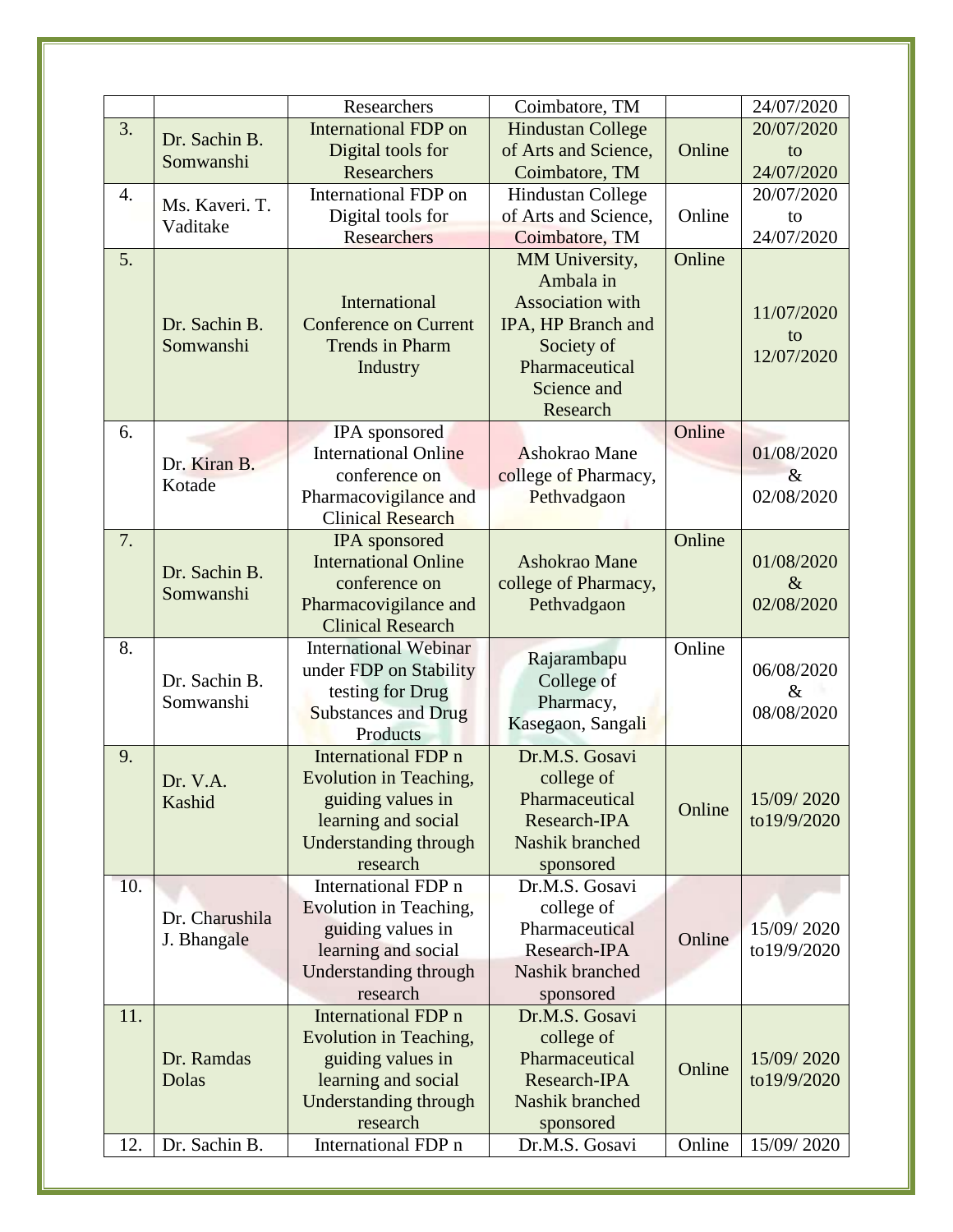|     | Evolution in Teaching,<br>Somwanshi |                              | college of      |        | to19/9/2020 |
|-----|-------------------------------------|------------------------------|-----------------|--------|-------------|
|     |                                     | guiding values in            | Pharmaceutical  |        |             |
|     |                                     | learning and social          | Research-IPA    |        |             |
|     |                                     | Understanding through        | Nashik branched |        |             |
|     |                                     | research                     | sponsored       |        |             |
| 13. |                                     | <b>International FDP</b> n   | Dr.M.S. Gosavi  |        |             |
|     |                                     | Evolution in Teaching,       | college of      |        |             |
|     | Ms Kaveri T.                        | guiding values in            | Pharmaceutical  | Online | 15/09/2020  |
|     | Vaditake                            | learning and social          | Research-IPA    |        | to19/9/2020 |
|     |                                     | <b>Understanding through</b> | Nashik branched |        |             |
|     |                                     | research                     | sponsored       |        |             |

 $1061$ 

# **17.National level conferences/ seminar/ workshop attended 2020-2021**

| Sr.<br>N <sub>o</sub> | <b>Name of</b><br><b>Teacher</b>             | <b>Name of Seminar/</b><br>Conference/<br><b>Workshop</b>                                                           | <b>Organized by</b>                                                                                  | <b>Place</b> | <b>Date</b>                                              |
|-----------------------|----------------------------------------------|---------------------------------------------------------------------------------------------------------------------|------------------------------------------------------------------------------------------------------|--------------|----------------------------------------------------------|
| $\mathbf{1}$          | Dr. S.B.<br>Somwanshi                        | One week FDP on<br>"Problem Based<br>Learning"                                                                      | JSPM's Rajarshi Shahu<br>College of Engineering,<br>Pune                                             | Online       | $1st$ to $5th$<br><b>June 2020</b>                       |
| $\overline{2}$        | Dr. S.B.<br>Somwanshi                        | One week FDP on<br><b>Modern Teaching</b><br>and Evaluation and<br><b>Research Methods</b>                          | <b>Under UGC Scheme</b><br><b>STRIDE</b> by Vinayakrao<br>Patil Mahavidyalay,<br>Vaijapur            | Online       | $2nd$ to $7th$<br><b>June 2020</b>                       |
| $\overline{3}$        | Dr. S.B.<br>Somwanshi                        | one day orientation<br>programme on<br>"student and<br>Teacher relations: a<br>online paradigm"                     | A.P.A. College of Arts and<br>Culture, Palani<br>$\&$<br>Unnat Bharat Abhiyan                        | Online       | $5th$ June<br>2020                                       |
| $\overline{4}$        | Dr. Ramdas<br>T. Dolas                       | Webinar on What<br>When Wrong?<br><b>Pharma Tech Case</b><br><b>Studies: Pharma</b><br>Regulatory<br>Investigations | <b>SVKM's NMIMS School</b><br>of Technology<br>Management, Mumbai                                    | Online       | 06/06/2020                                               |
| 5                     | Dr. S.B.<br>Somwanshi                        | Four Week Online<br>FDP (MOOC) on<br>effective use of ICT<br>tools in Teaching-<br>Learning                         | Modern College of<br>Pharmacy, Pune and APTI,<br>New Delhi                                           | Online       | $8th$ June to<br>$7th$ July<br>2020                      |
| 6                     | Dr. Ramdas<br>T. Dolas                       | FDP on Institutional<br>Benchmarking of<br><b>Best Practices</b>                                                    | Dnyan Prabodini<br>Mandal's, Shri Mallikarjun<br>and Shri.Chetan Manju<br>Desai College              | Online       | 08/06/2020<br>to<br>14/06/2020                           |
| $\overline{7}$        | Dr. C. J.<br>Bhangale<br>Dr. V. A.<br>Kashid | One Week e-FDP on<br>Pharmaceutical<br>Product<br>Development:                                                      | Dr. H.L. Hiranandani COP,<br>Ulhasnagar, Kokan<br>Gyanpeeth Rahul Dharkar<br><b>COP</b> and Research | Online       | $15^{\text{th}}$ to $19^{\text{th}}$<br><b>June 2020</b> |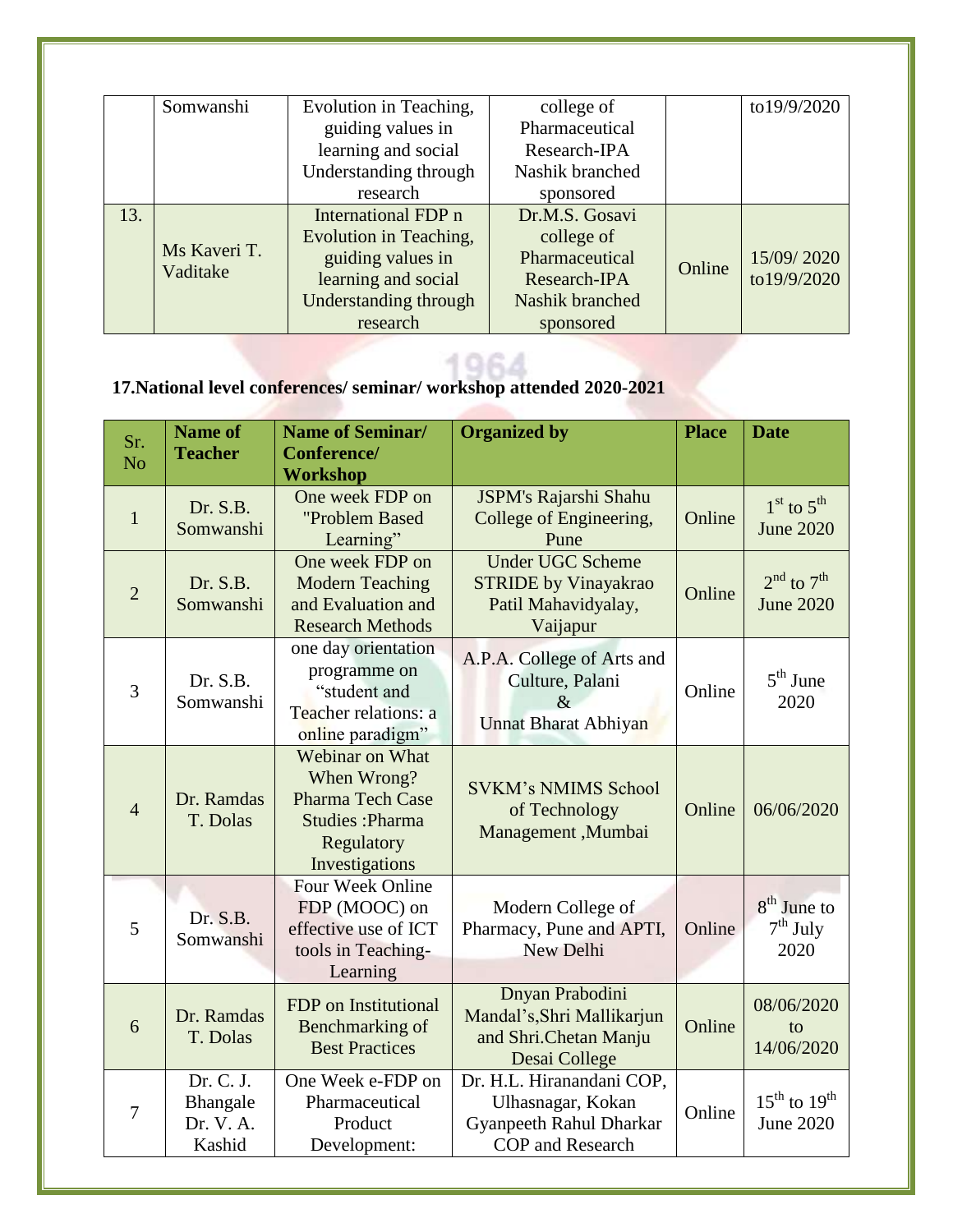|    | Dr. K. B.<br>Kotade<br>Dr. R. T.<br>Dolas<br>Dr. S.B.<br>Somwanshi<br>Dr. K. B.<br>Kotade | Challenges and<br>Opportunities                                                                                                               | Institute, Karjat in<br>collaboration with IPA &<br><b>APTI</b>                                                                       |        |                                            |
|----|-------------------------------------------------------------------------------------------|-----------------------------------------------------------------------------------------------------------------------------------------------|---------------------------------------------------------------------------------------------------------------------------------------|--------|--------------------------------------------|
| 8  |                                                                                           | Seven days FDP on<br>Institutional<br><b>Benchmark on Best</b><br>Practices                                                                   | Shree Mallikarjun & Shri<br>Chetan Manju Desai<br>College, Canacona                                                                   | Online | $8^{th}$ to $14^{th}$<br><b>June 2020</b>  |
| 9  | Dr. Ramdas<br>T. Dolas                                                                    | <b>Webinar on Herbal</b><br>and Nutraceuticals                                                                                                | PharmaTutor Edu Labs.                                                                                                                 | Online | 10/06/2020                                 |
| 10 | Dr. S.B.<br>Somwanshi                                                                     | <b>Online Workshop</b><br>and One Week<br><b>National Faculty</b><br>Development<br>Programme on<br>"Moodle Learning<br>Management<br>System" | Spoken Tutorial, IIT<br>Bombay, remotely at<br><b>Hindusthan College of Arts</b><br>and Science, Coimbatore,<br>Tamilnadu             | Online | $10^{th}$ to $16^{th}$<br><b>June 2020</b> |
| 11 | Dr. S.B.<br>Somwanshi                                                                     | "Two Days National<br>Level Webinar -<br><b>Share Trading</b><br>Techniques and<br>Opportunities in<br>Covid - 19 Situation"                  | Terf's Academy, College<br>of Arts and Science,<br>Koduvai, Titapur                                                                   | Online | 17th $\&$<br>18th June,<br>2020            |
| 12 | Dr. S.B.<br>Somwanshi                                                                     | <b>Intellectual Property</b><br>Rights and<br>Innovation<br>Management                                                                        | SVNHT's, COP, Rahuri                                                                                                                  | Online | $19^{th}$ to $20^{th}$<br><b>June 2020</b> |
| 13 | Dr. S.B.<br>Somwanshi                                                                     | Two days Workshop<br>on ICT & LMS<br><b>Tools</b>                                                                                             | Odd-Partikle, Inquire Hub                                                                                                             | Online | $27th$ to $28th$<br><b>June 2020</b>       |
| 14 | All<br>Teaching<br>faculty                                                                | One week e-FDP on<br>Pharmaceutical<br>Product<br>Development<br>organized by IPA<br>and APTI and hosted<br>by                                | Dr. L.M. Hiranandani<br>College of Pharmacy,<br>Mumbai and Kokan<br>Gyanpeeth, Karjat                                                 | Online | 15/06/2020<br>to<br>19/06/2020             |
| 15 | Dr. Ramdas<br>T. Dolas                                                                    | FDP on Learning<br>Management<br>System(LMS)                                                                                                  | <b>CIMAGE Professional</b><br>College, Patna association<br>with Spoken Tutorial<br>Project, IIT-Bombay, an<br>initiative of National | Online | 22/06/2020<br>to<br>26/06/2020             |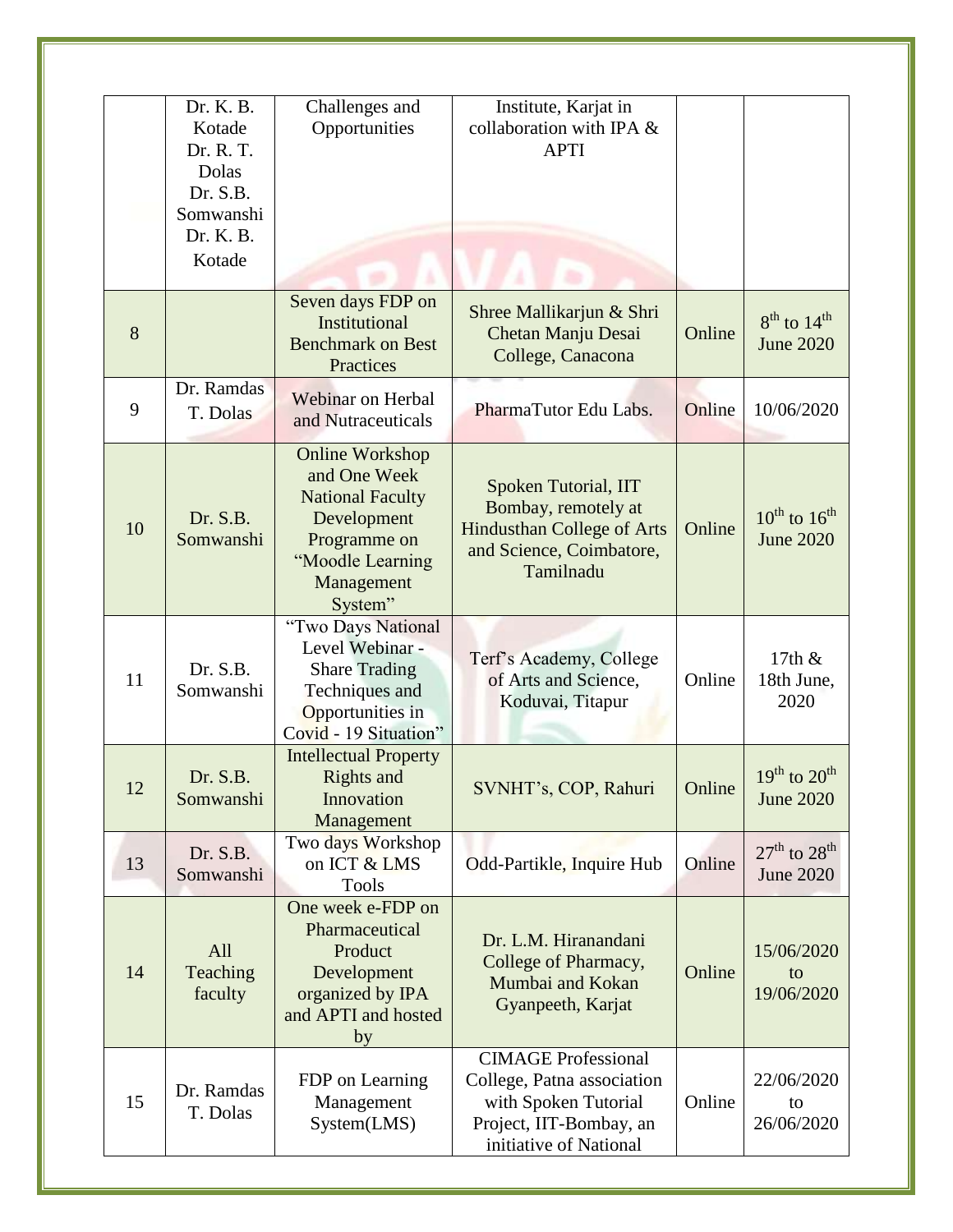|    |                                                                  |                                                                                                                     | <b>Mission on Education</b><br>through ICT, MHRD,<br>Govt. of India                                                         |        |                                  |
|----|------------------------------------------------------------------|---------------------------------------------------------------------------------------------------------------------|-----------------------------------------------------------------------------------------------------------------------------|--------|----------------------------------|
| 16 | Mrs.<br>Sangita N.<br><b>Bhandare</b>                            | FDP on Pedagogical<br>Training for<br><b>Teachers on Tools</b><br>for Online Teaching<br>Learning and<br>Evaluation | organized by School of<br><b>Mathematical Sciences,</b><br><b>Swami Ramanand Teerth</b><br>Marathwada University,<br>Nanded | Online | $1/7/2020$ to<br>6/7/2020        |
| 17 | Dr.<br>Vivekanand<br>A. Kashid<br>& Ms.<br>Kaveri T.<br>Vaditake | <b>National FDP</b> on<br><b>Higher</b> education<br>2020: Requirement<br>and expectation                           | TPCT college of<br>Engineering, Osmanabad                                                                                   | Online | 8/7/2020<br>to<br>12/7/2020      |
| 18 | Dr. Ramdas<br>T. Dolas                                           | <b>Webinar on Virtual</b><br><b>Laboratory And</b><br>Practical Work: An<br><b>Extension Of ICT</b><br>Tools"       | <b>MCE Society's Allana</b><br>College Of<br>Pharmacy, Azam Campus,<br>Camp, Pune.                                          | Online | 12/07/2020                       |
| 19 | Dr. Sachin<br><b>B.</b><br>Somwanshi                             | <b>One week National</b><br>Level FDP on E-<br><b>Contents and ICT</b><br><b>Tools</b>                              | <b>KS Jain Institute of</b><br><b>Engineering and</b><br>Technology, Ghaziabaad                                             | Online | 15/07/2020<br>to<br>21/07/2020   |
| 20 | Dr. Sachin<br><b>B.</b><br>Somwanshi                             | One week AICTE<br>Sponsored STTP on<br>"Orientation and<br>Pedagogy for<br>Curriculum:                              | <b>SKB</b> College of Pharmacy,<br>New Kamptee, Nagpur                                                                      | Online | 13/07/2020<br>to<br>18/07/2020   |
| 21 | Mrs.<br>Sangita N.<br><b>Bhandare</b>                            | "Effective OBE<br>Implementation<br>using Learning<br>Management<br>System"                                         | <b>AICTE</b>                                                                                                                | Online | 27/7/2021<br>to<br>31/7/2021     |
| 22 | Dr. Ramdas<br>T. Dolas                                           | FDP on Virtual<br><b>Practical Training</b>                                                                         | <b>Internal Quality Assurance</b><br>Cell (IQAC), MET's<br>Institute of<br>Pharmacy                                         | Online | 29/7/2020                        |
| 23 | Dr. Sachin<br><b>B.</b><br>Somwanshi                             | <b>APTI</b> sponsored<br>Four Week FDP<br>(MOOC) on<br>Effective use of ICT<br>tools in teaching-<br>Learning       | Modern College of<br>Pharmacy, Pune                                                                                         | Online | 08/06/2020<br>to<br>07/07/2020   |
| 24 | Dr. Sachin<br><b>B.</b><br>Somwanshi                             | <b>AICTE</b> sponsored E-<br>conference on<br><b>Quality Analysis in</b><br><b>Herbal Drug</b><br>Research          | Rajarambapu College of<br>Pharmacy, Kasegaon,<br>Sangali                                                                    | Online | 03/08/2020<br>$\&$<br>04/08/2020 |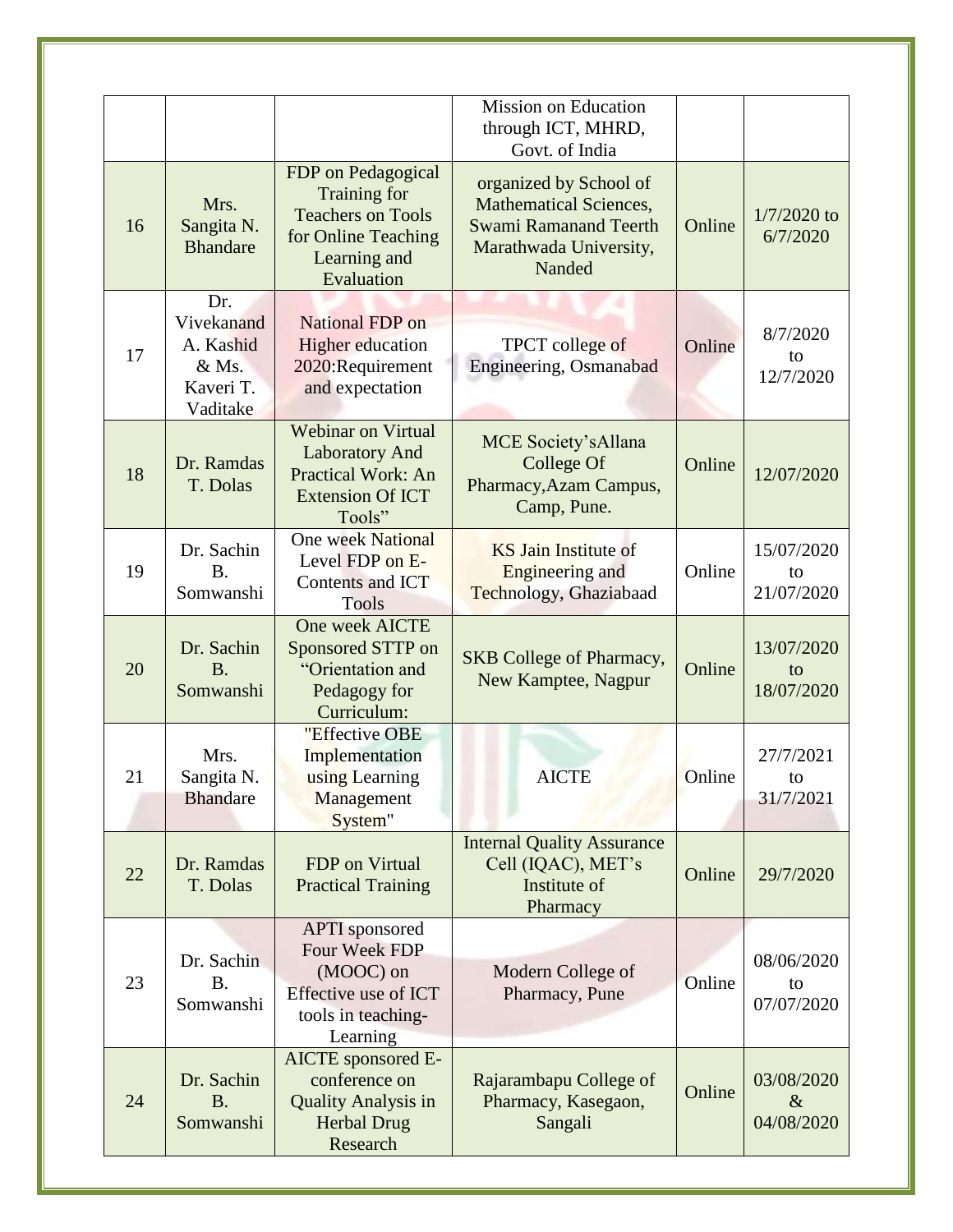| 25 | Dr. Sachin<br><b>B.</b><br>Somwanshi                                | <b>UGC</b> Stride<br>sponsored National<br>level<br>Entrepreneurship<br>Development<br>Programme on<br>Starting a business in<br>India                | KLE Society's,<br>Nijalingappa College,<br>Bengaluru                                                                                                                                                                           | Online | 05/08/2020<br>$\&$<br>06/08/2020 |
|----|---------------------------------------------------------------------|-------------------------------------------------------------------------------------------------------------------------------------------------------|--------------------------------------------------------------------------------------------------------------------------------------------------------------------------------------------------------------------------------|--------|----------------------------------|
| 26 | Dr.<br>Charushila<br>Bhangale<br>and Dr.<br>Vivekanand<br>A. Kashid | One week AICTE<br>Sponsored STTP on<br>"Orientation and<br>Pedagogy for<br>Curriculum: Good<br>Teaching Practices"<br><b>Batch C</b>                  | <b>SKB</b> College of Pharmacy,<br>New Kamptee, Nagpur                                                                                                                                                                         | Online | 03/08/2020<br>to<br>08/08/2020   |
| 27 | Dr. Ramdas<br>T. Dolas                                              | <b>Webinar on Novel</b><br>Technologies in<br>Drug Delivery<br><b>Systems</b>                                                                         | Department of<br>Pharmaceutics, Shri<br>Ramachandra Institute of<br><b>Higher Education and</b><br>Research DU sponsored by<br><b>Indian Pharmacy</b><br><b>Graduates Association</b><br>$(IPGA)$ – Tamilnadu<br><b>Branch</b> | Online | 06/08/2020                       |
| 28 | Dr. Sachin<br><b>B.</b><br>Somwanshi                                | <b>ATAL-AICTE</b><br>Academy sponsored<br>online FDP on<br>"Blended Learning<br>and Flipped<br>Classroom"                                             | <b>SVNIT, Surat</b>                                                                                                                                                                                                            | Online | 10/08/2020<br>to<br>14/08/2020   |
| 29 | Dr.<br>Charushila<br>Bhangale                                       | <b>NPTEL</b> course on<br><b>Analytical Chemistry</b>                                                                                                 | Swayam                                                                                                                                                                                                                         | Online | Sept 2020-<br>Dec 2020           |
| 30 | Dr.<br>Vivekanand<br>A. Kashid                                      | <b>Webinar on National</b><br><b>Education Policy</b><br>2020: Making<br><b>Education Relevant</b>                                                    | Dr B R Ambedkar National<br>Institute of Technology,<br>Jalandhar                                                                                                                                                              | Online | 01/09/2020                       |
| 31 | Dr. Ramdas<br>T. Dolas                                              | Webinar on<br>Advanced<br>Pharmaceutical<br>Instrumentation                                                                                           | Bharati Vidyapeeeth<br>(Deemed to be<br>University), Poona College<br>of Pharmacy                                                                                                                                              | Online | 01/09/2020<br>to<br>03/09/2020   |
| 32 | Dr.<br>Vivekanand<br>A. Kashid                                      | Webinar on<br><b>Prevention of Sexual</b><br>Harassment at<br>workplace-<br><b>Awareness</b><br>Campaign for every<br>Employer as well as<br>Employee | <b>Abhav Foundation</b><br>sponsored by Atal Bihari<br><b>Wajpayee Trust</b>                                                                                                                                                   | Online | 02/09/2020                       |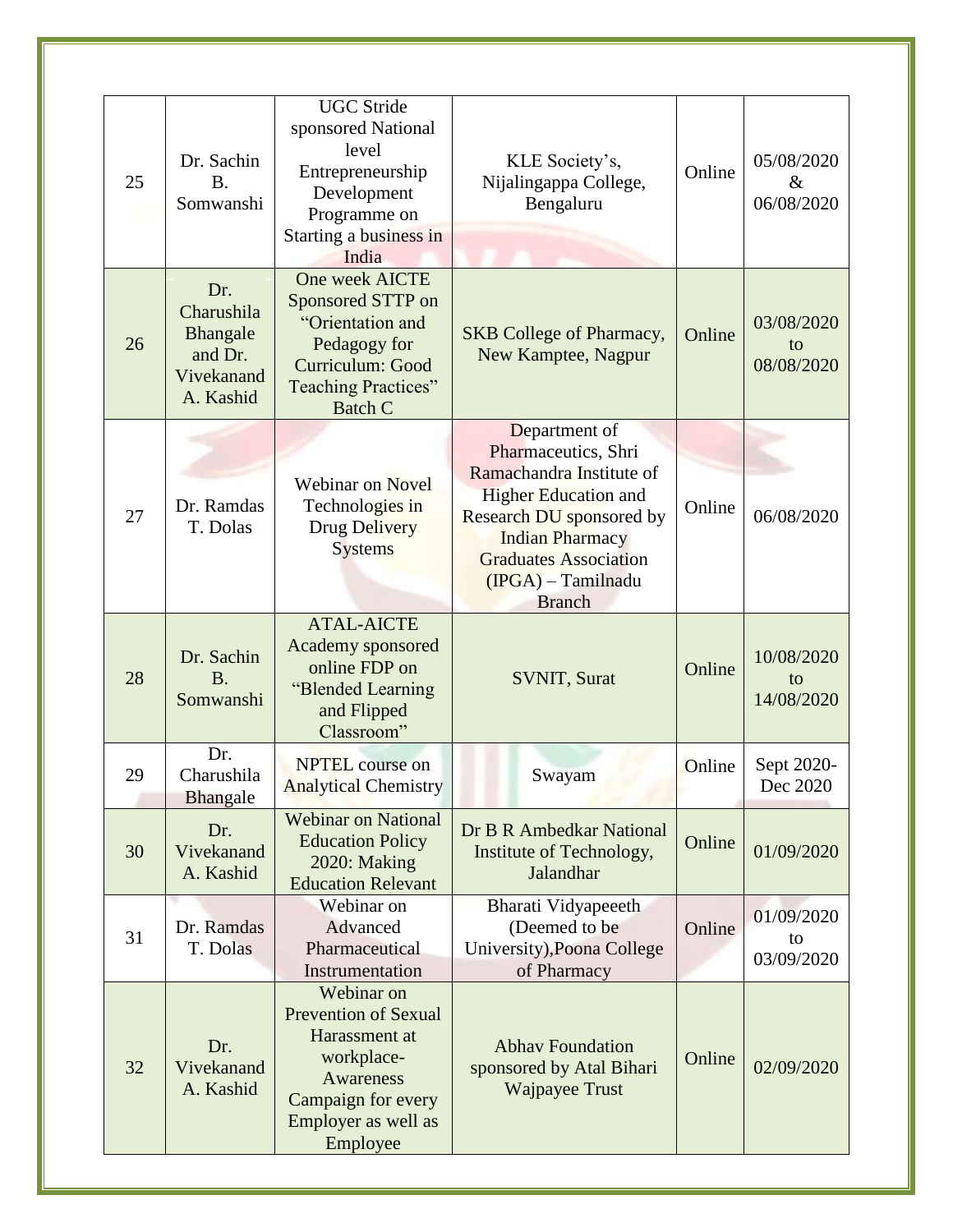| 33 | Dr.<br>Vivekanand<br>A. Kashid                                  | <b>Webinar on Trends</b><br>in biomedicine and<br>life sciences<br>publishing and<br>nuances & tools of<br>scientific publishing                          | Springer N ature sponsored<br>by DeLCON                                                                                                       | Online | 02/09/2020                     |
|----|-----------------------------------------------------------------|-----------------------------------------------------------------------------------------------------------------------------------------------------------|-----------------------------------------------------------------------------------------------------------------------------------------------|--------|--------------------------------|
| 34 | Dr. Sachin<br>B.<br>Somwanshi                                   | Workshop on<br>"Intellectual<br><b>Property Rights</b><br>(IPR)-Patents"                                                                                  | Marathwada Mitra<br>Mandal's College of<br><b>Pharmacy Pune</b>                                                                               | Online | 3/9/2020                       |
| 35 | Dr.<br>Charushila<br>J. Bhangale                                | Webinar on<br>Changing face of<br>education in India-<br>Perspective on<br><b>Technical</b> and<br>healthcare education<br>in tune with<br><b>NEP2020</b> | Pravara Rural College of<br>Pharmacy, Loni                                                                                                    | Online | 3/9/2020                       |
| 36 | Dr.<br>Charushila<br>J. Bhangale                                | <b>NEP 2020:</b><br>Revamping the<br>higher education                                                                                                     | <b>Symbiosis College of Arts</b><br>and Commerce, Pune                                                                                        | Online | 8/9/2020                       |
| 37 | Dr. Sachin<br><b>B.</b><br>Somwanshi                            | <b>AICTE</b> sponsored<br>International<br>Webinar on "Career<br>opportunities for<br>Pharma Graduates"                                                   | VIPER, Narsapur; in<br>association with IPA<br>Narsapur Branch, NSS<br>Viper & UBA                                                            | Online | 11/9/2020                      |
| 38 | Dr. Sachin<br><b>B.</b><br>Somwanshi                            | <b>Two days National</b><br>level webinar on<br>"New Education<br>Policy-2020"                                                                            | <b>BHARAT</b><br><b>PHARMACEUTICAL</b><br><b>TECHNOLOGY</b>                                                                                   | Online | 18/09/2020<br>to<br>19/09/2020 |
| 39 | Dr. Sachin<br>Β.<br>Somwanshi<br>& Ms.<br>Kaveri T.<br>Vaditake | <b>National Level</b><br>Webinar on "Quality<br>Improvement in<br><b>Higher Education by</b><br>Up-skilling"                                              | <b>AISSMS</b> College of<br>Pharmacy, Pune                                                                                                    | Online | 23/9/2020                      |
| 40 | Dr. Anagha<br>V. Baviskar                                       | <b>Webinar on Naac</b><br>perpetual quality<br>improvement in<br>subsequent cycle                                                                         | <b>AISSMS</b> College of<br>Pharmacy, Pune                                                                                                    | Online | 24/9/2020                      |
| 41 | Dr. Sachin<br><b>B.</b><br>Somwanshi                            | Webinar on<br>Formulating<br><b>Research Proposal to</b><br>get a Grant                                                                                   | <b>School of Pharmaceutical</b><br>Technology                                                                                                 | Online | 2/10/2020                      |
| 42 | Dr. Sachin<br><b>B.</b><br>Somwanshi                            | Workshop on "IPR -<br>Patent Processing"                                                                                                                  | Rajiv Gandhi National<br><b>Institute of Intellectual</b><br><b>Property Management</b><br>(RGNIIPM), Nagpur In<br>Collaboration With Sir Dr. | Online | 5/10/2020                      |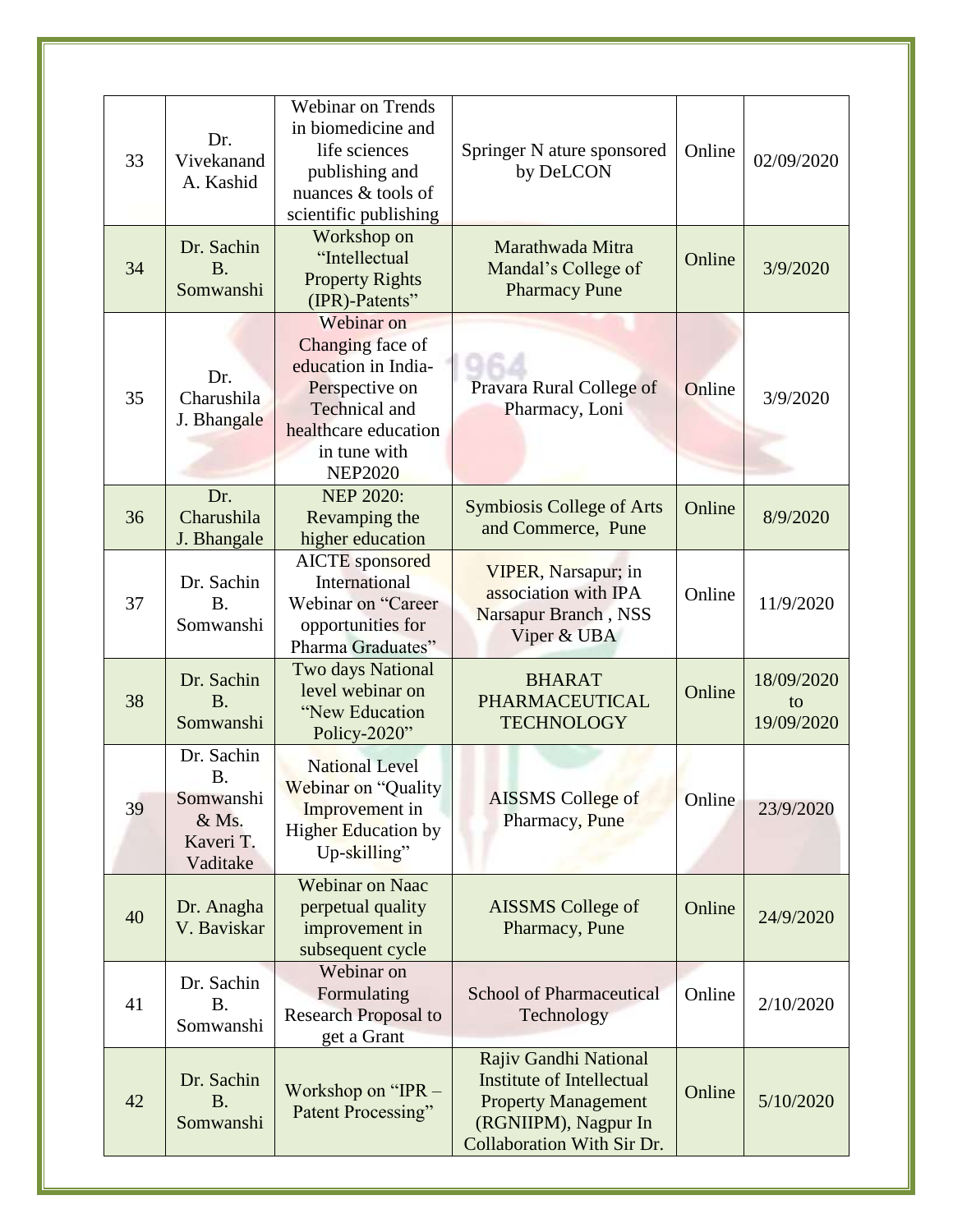|    |                                                                                                                                    |                                                                                                                                                 | M. S. Gosavi College of<br><b>Pharmaceutical Education</b><br>and Research, Nashik                                                        |        |                                |
|----|------------------------------------------------------------------------------------------------------------------------------------|-------------------------------------------------------------------------------------------------------------------------------------------------|-------------------------------------------------------------------------------------------------------------------------------------------|--------|--------------------------------|
| 43 | Dr. Sachin<br><b>B.</b><br>Somwanshi                                                                                               | <b>Attended GUJCOST</b><br>and DST Sponsored<br>National e-Seminar<br>on The Herbal drugs<br>approach to Covid-<br>19                           | School of Pharmacy, ITM<br>Baroda University,<br>Vadodara                                                                                 | Online | 04/11/2020                     |
| 44 | Dr.<br>Charushila<br>J. Bhangale                                                                                                   | <b>Webinar on OBE</b><br>and accreditation                                                                                                      | <b>College of Engineering</b><br>Pune                                                                                                     | Online | 27/11/2020                     |
| 45 | Dr. Ramdas<br>T. Dolas                                                                                                             | FDP on Learning<br><b>Management System</b><br>for CO-PO<br>Attainment                                                                          | IQAC, AISSMS College of<br>Pharmacy, Pune in<br>collaboration with<br>Association of<br><b>Pharmaceutical Teachers of</b><br>India (APTI) | Online | 27/11/2020                     |
| 46 | Dr. Ramdas<br>T. Dolas                                                                                                             | <b>STTP</b> on Outcome<br><b>Based Pedagogical</b><br>Methods for<br><b>Effective-Learning</b><br>and Accreditation                             | <b>AICTE, New Delhi</b><br>Sponsored Institute of<br><b>Pharmaceutical Education</b><br>and Research, Borgaon,<br>Wardha                  | Online | 07/12/2020<br>to<br>12/12/2020 |
| 47 | Dr. Sachin<br><b>B.</b><br>Somwanshi                                                                                               | AICTE_One week<br>online_STTP                                                                                                                   | Gurunanak College of<br>Pharmacy, Nagpur                                                                                                  | Online | 14/12/2020<br>to<br>19/12/2020 |
| 48 | Dr. Ramdas<br>T. Dolas                                                                                                             | E workshop on<br><b>SWAYAM MOOC</b><br>& Academic Writing                                                                                       | <b>SWAYAM MOOC</b>                                                                                                                        | Online | 06/01/2021                     |
| 49 | Dr.<br>Charushila<br>J. Bhangale                                                                                                   | <b>NPTEL</b> course on<br>Fundamanetals of<br>spectroscopy                                                                                      | Swayam                                                                                                                                    | Online | Jan 2021 to<br>Apr 2021        |
| 50 | Dr.<br>Charushila<br>J. Bhangale<br>$&$ Dr.<br>Anagha V.<br><b>Baviskar</b>                                                        | FDP on "Importance<br>of Innovation and<br><b>Research Culture to</b><br><b>Inculcate Startup and</b><br>Entrepreneurship"                      | Konkan Gyanpeeth Rahul<br>Dharkar College of<br>Pharmacy & Research<br>Institute, Karjat,                                                 | Online | 15/3/2021-<br>26/3/2021        |
| 51 | Dr. Kiran<br>B. Kotade,<br>Dr. Sachin<br><b>B.</b><br>Somwanshi,<br>Ms. Kaveri<br>T.<br>Vaditake,<br>Dr. Anagha<br>V.<br>Baviskar, | <b>ICTE</b> sponsored<br><b>STTP</b> entitled<br>"Innovations in<br>effective Teaching<br>Pedagogy and<br><b>Research Skill</b><br>Development" | Modern College of<br>Pharmacy, Pune                                                                                                       | Online | 17/3/2021<br>to<br>23/3/2021   |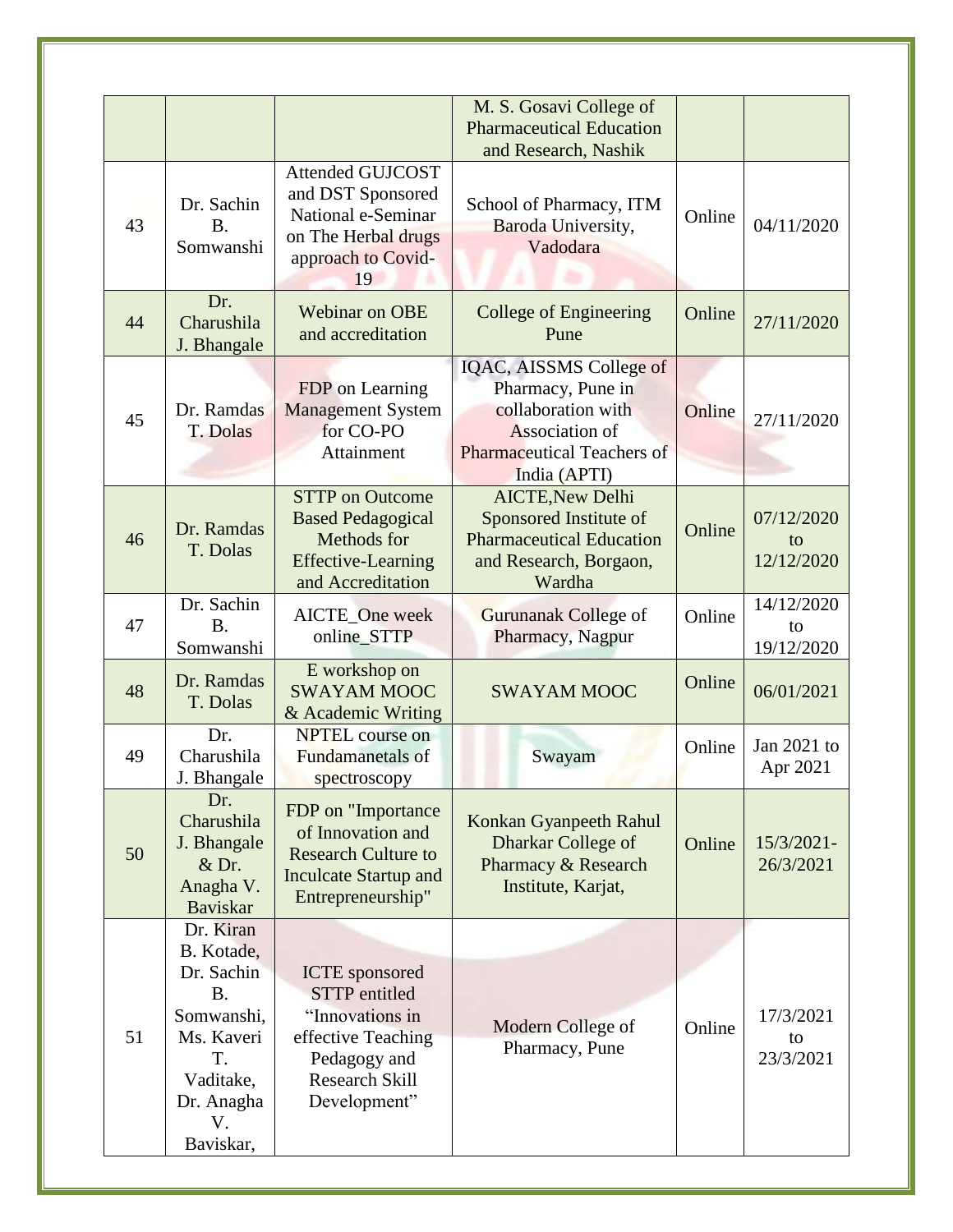|    | Ms. Roma<br>Sharma               |                                                       |                                           |        |            |
|----|----------------------------------|-------------------------------------------------------|-------------------------------------------|--------|------------|
| 52 | Dr.<br>Charushila<br>J. Bhangale | Webinar on<br>NEP2020: Strategy<br>and implementation | Pravara Rural Engineeing<br>College, Loni | Online | 26/03/2021 |

# **18.State level conferences/ seminar/ workshop attended 2020-2021**

| Sr.<br>N <sub>o</sub> | <b>Name of</b><br><b>Teacher</b>                                                                                                                                                                                              | <b>Name of Seminar/</b><br>Conference/                                                   | <b>Organized by</b>                                                                                                 | <b>Place</b> | <b>Date</b> |
|-----------------------|-------------------------------------------------------------------------------------------------------------------------------------------------------------------------------------------------------------------------------|------------------------------------------------------------------------------------------|---------------------------------------------------------------------------------------------------------------------|--------------|-------------|
|                       |                                                                                                                                                                                                                               | <b>Workshop</b>                                                                          |                                                                                                                     |              |             |
| $\mathbf{1}$          | Dr. C. J.<br>Bhangale<br>Dr. V. A.<br>Kashid<br>Dr. K. B.<br>Kotade<br>Dr. R. T.<br>Dolas<br>Mr. K.B.<br><b>Dhamak</b><br>Dr. S.B.<br>Somwanshi<br>Mrs. S.N.<br><b>Bhandare</b><br>Mr. M. T.                                  | Webinar on Topic:<br>"Scope Of Clinical<br><b>Research And</b><br>Associated<br>Domains" | PRES's, College<br>of Pharmacy (For<br>Women),<br>Chincholi,<br>Nashik in<br>Association with<br><b>CLINI INDIA</b> | Online       | 12/06/2020  |
|                       | Gaikar<br>Mr. S. G.<br>Laware                                                                                                                                                                                                 |                                                                                          |                                                                                                                     |              |             |
| $\overline{2}$        | Dr. C. J.<br>Bhangale<br>Dr. V. A.<br>Kashid<br>Dr. K. B.<br>Kotade<br>Dr. R. T.<br>Dolas<br>Mr. K.B.<br><b>Dhamak</b><br>Dr. S.B.<br>Somwanshi<br>Mrs. S.N.<br><b>Bhandare</b><br>Mr. M. T.<br>Gaikar<br>Mr. S. G.<br>Laware | <b>LIVE WEBINAR</b><br>on "STRATEGY<br>FOR GPAT AND<br><b>NIPER</b><br>PREPARATION"      | PRES's, College<br>of Pharmacy (For<br>Women),<br>Chincholi,<br>Nashik in<br>Association with<br><b>PHARMAELITE</b> | Online       | 13/06/2020  |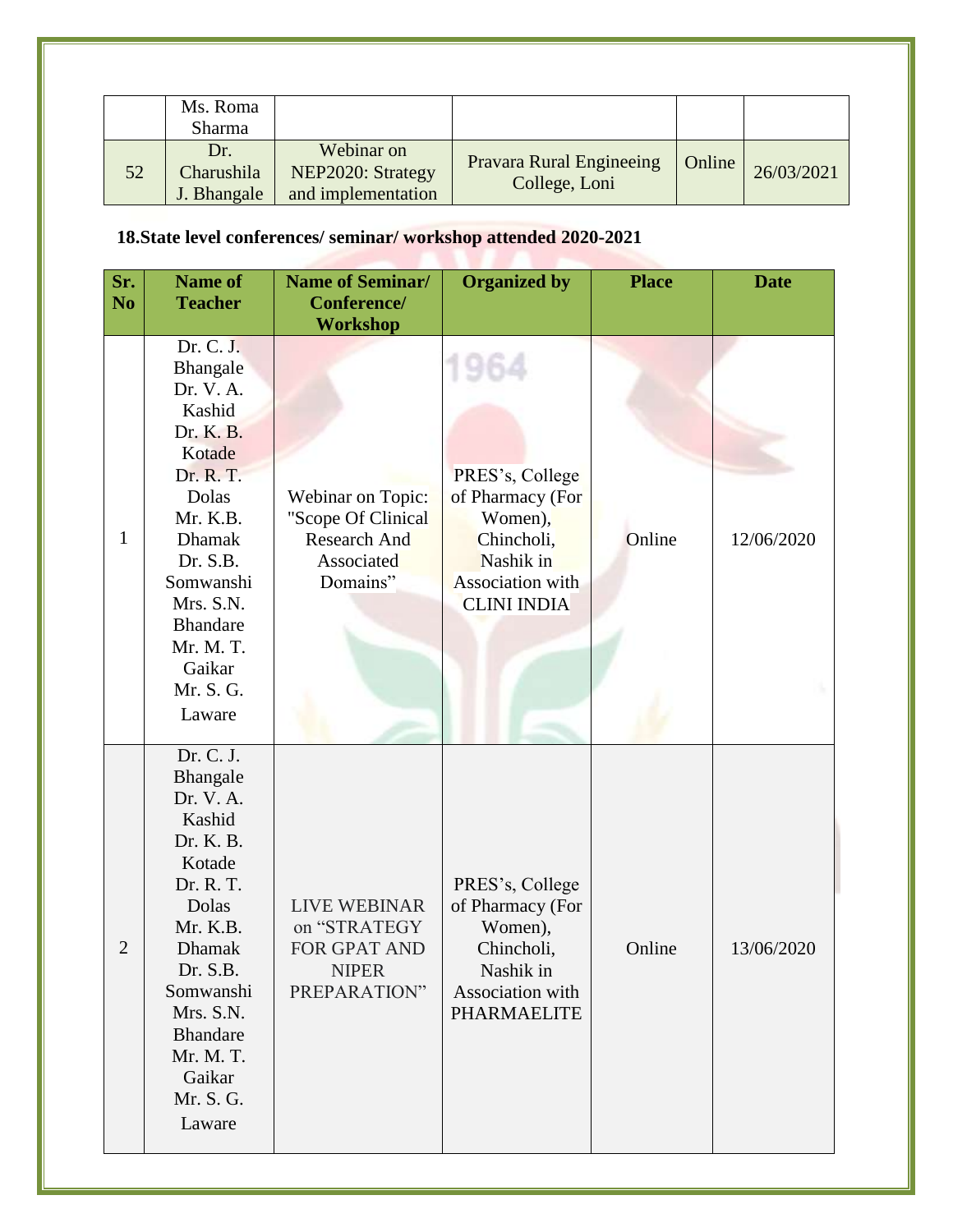| Sr.<br>N <sub>o</sub> | Level        | Name of the<br><b>Event</b>                                                                                                                                   | <b>Date</b>    | <b>Total</b><br><b>Numb</b><br>er of<br><b>Partic</b><br>ipants | <b>Total</b><br><b>Number</b><br>of<br>faculty<br>of | <b>Total</b><br><b>Expendit</b><br>$ure$ (Rs.) | <b>Grant</b><br><b>Received</b> |
|-----------------------|--------------|---------------------------------------------------------------------------------------------------------------------------------------------------------------|----------------|-----------------------------------------------------------------|------------------------------------------------------|------------------------------------------------|---------------------------------|
|                       |              |                                                                                                                                                               |                |                                                                 | college                                              |                                                |                                 |
| 1.                    | College      | In association<br>with Clini India<br><b>Webinar on Scope</b><br>of Clinical<br>Research and<br>associated<br>Domains in<br>association with<br>Clini India   | 12/06/20<br>20 | 60                                                              | 04                                                   | $\overline{\phantom{0}}$                       | $\overline{\phantom{0}}$        |
| 2.                    | College      | In association<br>with Pharma Elite<br>Live webinar on<br>"strategy for<br><b>GPAT</b> and <b>NIPER</b><br>preparation"                                       | 13/06/20<br>20 | 25                                                              | 02                                                   | $\overline{a}$                                 | $\qquad \qquad -$               |
| 3.                    | <b>State</b> | Dr. Hetal Patel,<br>Malliba Pharmacy<br>College, Surat<br><b>National level</b><br>webinar on<br>Demonstration of<br>Minitab and<br>design Expert<br>software | 17/09/20<br>20 | 115                                                             | 06                                                   | $\overline{a}$                                 |                                 |
| $\overline{4}$ .      | <b>State</b> | Conducted in<br>association with<br>Anchrome,<br>Mumbai<br>Webinar on<br><b>HPTLC:</b><br>Technique and<br>Pharma<br>application                              | 08/09/20<br>20 | 190                                                             | 12                                                   |                                                |                                 |
| 5.                    | College      | Mr. Rakesh Buge<br>Webinar on<br>Career in                                                                                                                    | 23/09/20<br>20 | 60                                                              | 04                                                   |                                                |                                 |

**19. Seminar/ workshop/ conference organized by college 2020-21**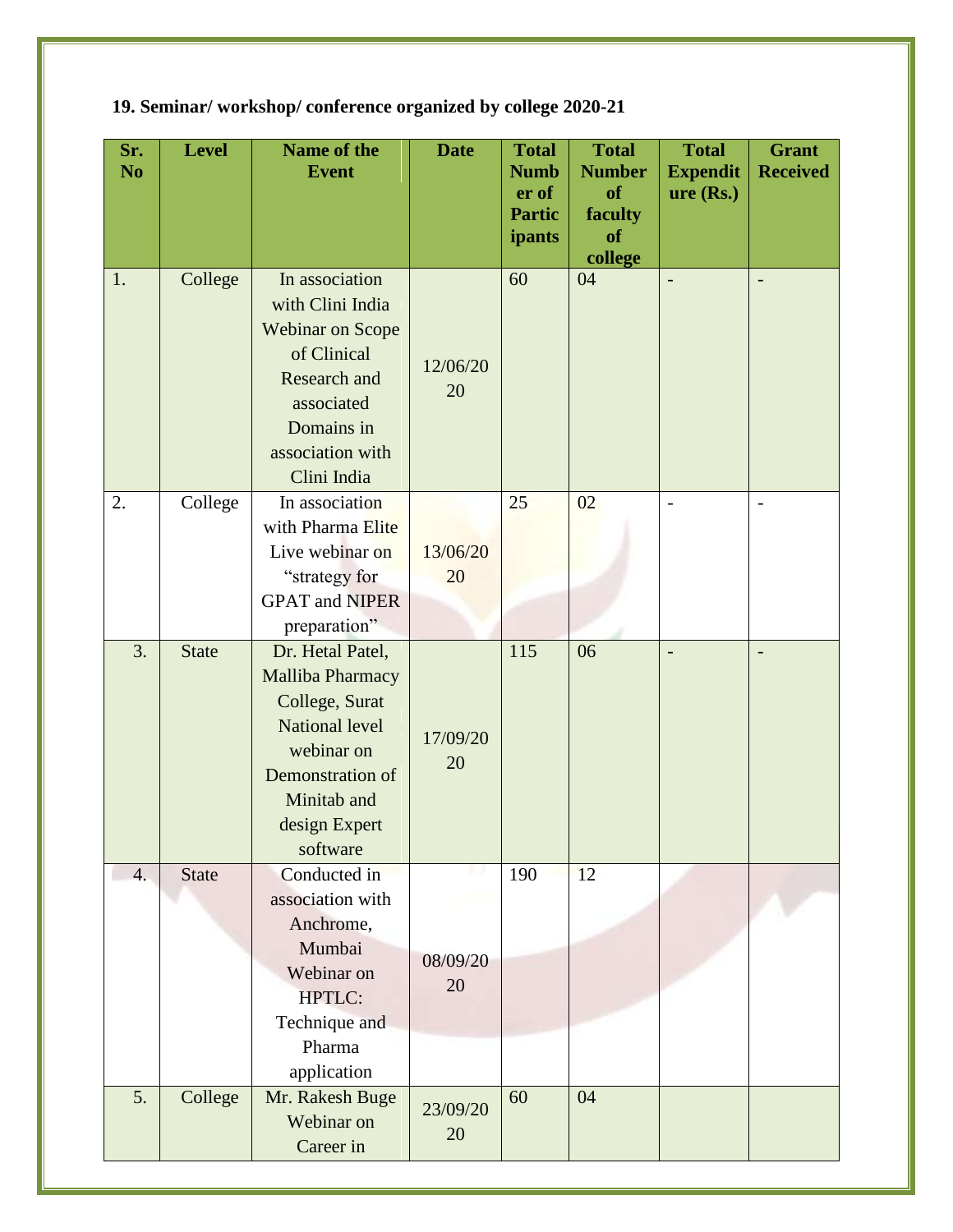|     |              | competitive exam           |                 |     |                |  |
|-----|--------------|----------------------------|-----------------|-----|----------------|--|
|     |              | for graduate               |                 |     |                |  |
|     |              | students                   |                 |     |                |  |
| 6.  | College      | Mrs. Gayatri               |                 | 62  | 02             |  |
|     |              | Webinar on                 |                 |     |                |  |
|     |              | Career Trends in           | 09/10/20        |     |                |  |
|     |              | <b>Clinical Research</b>   | 20              |     |                |  |
|     |              | and Clinical Data          |                 |     |                |  |
|     |              | Analytics                  |                 |     |                |  |
| 7.  | <b>State</b> | Dr. Nilofer                |                 | 60  | 8              |  |
|     |              | Sayyad, Director,          |                 |     |                |  |
|     |              | <b>Rehoboth Health</b>     |                 |     |                |  |
|     |              | Solution, Mumbai           | 19/10/20        |     |                |  |
|     |              | Webinar on "Tips           | 20              |     |                |  |
|     |              | of Manuscript              |                 |     |                |  |
|     |              | Writing"                   |                 |     |                |  |
| 8.  | College      | Conducted in               |                 | 110 | 10             |  |
|     |              | association with           |                 |     |                |  |
|     |              | KITE-Ai                    | 04/01/20        |     |                |  |
|     |              | Technologies,              | $21$ to         |     |                |  |
|     |              | Pune                       | 07/01/20        |     |                |  |
|     |              | Workshop on                | 21              |     |                |  |
|     |              | <b>Clinical Trials and</b> |                 |     |                |  |
|     |              | Data analytics             |                 |     |                |  |
| 9.  | College      | Conducting in              |                 | 60  | $\overline{2}$ |  |
|     |              | association with           |                 |     |                |  |
|     |              | Rubicon Training,          | 28/01/20        |     |                |  |
|     |              | Pune                       | $21 \text{ to}$ |     |                |  |
|     |              | Career and                 | 06/02/20        |     |                |  |
|     |              | employability skill        | 21              |     |                |  |
|     |              | enhancement                |                 |     |                |  |
|     |              | programme                  |                 |     |                |  |
| 10. | College      | a webinar in               |                 | 110 | $\overline{4}$ |  |
|     |              | association with           |                 |     |                |  |
|     |              | CLINI INDIA,               |                 |     |                |  |
|     |              | Pune                       |                 |     |                |  |
|     |              | Importance of              | 05/05/20        |     |                |  |
|     |              | Profession Ready           | 21              |     |                |  |
|     |              | <b>Training And</b>        |                 |     |                |  |
|     |              | Placement                  |                 |     |                |  |
|     |              | Program                    |                 |     |                |  |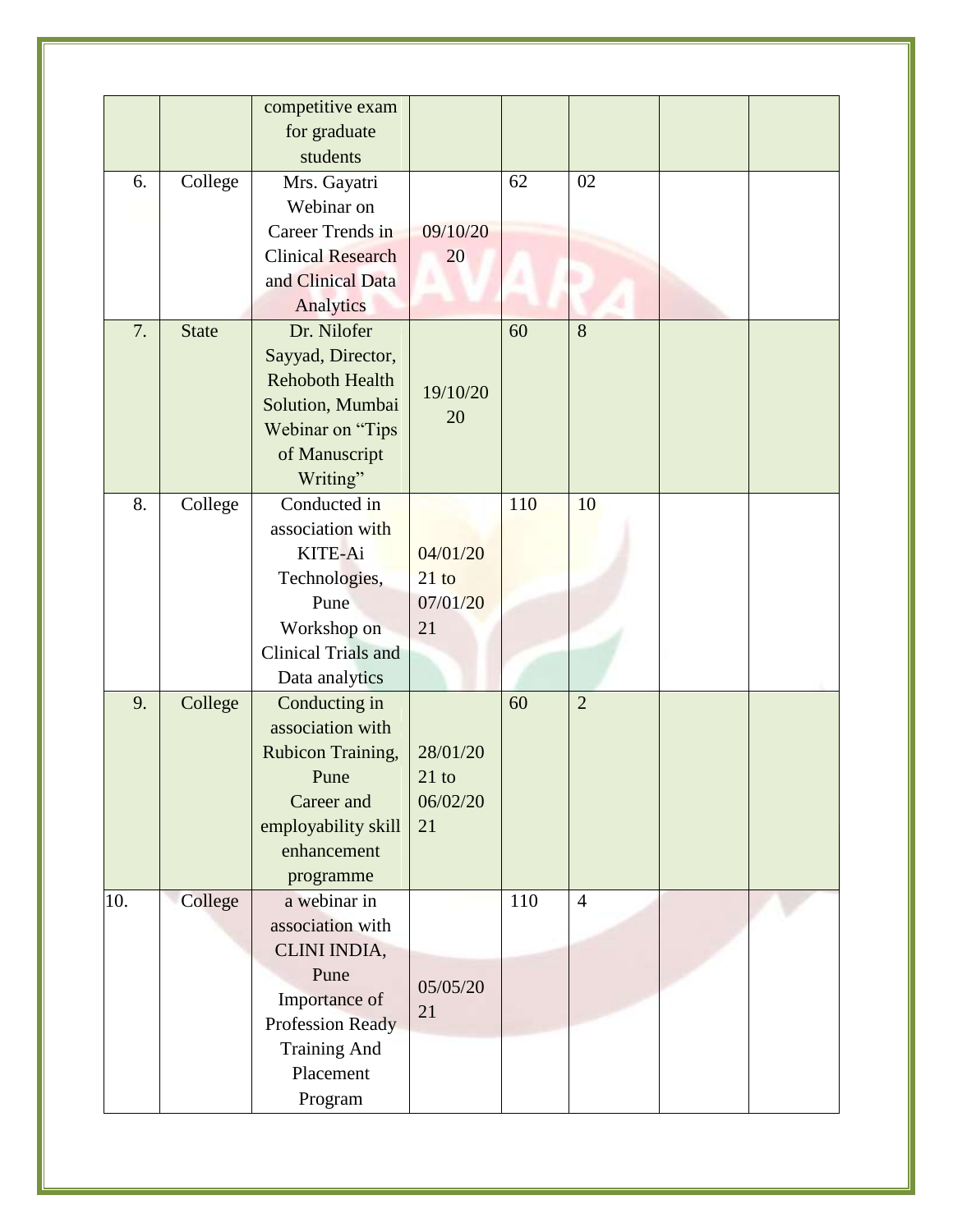# **20.Other Programs conducted 2020-21**

| <b>Sr. No</b>  | <b>Details</b>                                               | <b>Date</b>                  |
|----------------|--------------------------------------------------------------|------------------------------|
| $\mathbf{1}$   | <b>Covid-19 Awareness</b>                                    | <b>Year 2020</b>             |
| $\overline{2}$ | International Yoga Day Celebration                           | $21-Jun-20$                  |
| 3              | <b>Tree Plantation</b>                                       | 30-Jun-20                    |
| $\overline{4}$ | <b>Fit India Momement</b>                                    | 30-Aug-20                    |
| 5 <sup>5</sup> | <b>NSS Day 2020</b>                                          | 24-Sep-20                    |
| 6              | Vachan Prerna Din                                            | 15-Oct-20                    |
| $\overline{7}$ | <b>Observance of Vigilance Week</b>                          | 30-Oct-20                    |
| 8              | <b>National Unity Day</b>                                    | 31-Oct-20                    |
| 9              | <b>National Education day</b>                                | $11-Nov-20$                  |
| 10             | Celebration of Constitutional Day                            | 26-Nov-20                    |
| 11             | <b>International AIDs Day</b>                                | $01$ -Dec-20                 |
| 12             | Swachha bharat Abhiyan                                       | 20-Dec-20                    |
| 13             | Tribute to Dr. Balasaheb Vikhe's 4th Death Anniversary       | 30-Dec-20                    |
| 14             | Birth Anniversary of Krantijyoti Savitribai Phule            | 03-Jan-21                    |
| 15             | <b>National Youth Week Celebration</b>                       | $12$ -Jan-21 to<br>18-Jan-21 |
|                | Majhi Vasundhara                                             | $14$ -Jan-21                 |
| 16             | Parakram Diwas (Freedom Fighter subhashchandra Bose Jayanti) | $23$ -Jan-21                 |
| 17             |                                                              |                              |
| 18             | National Voter's day Celebration                             | $25$ -Jan-21                 |
| 19             | Marathi Bhasha Pandharwada Celebration                       | $27-Ian-21$                  |
| 20             | International Women's day celebration                        | 08-Mar-21                    |

#### **Value added Courses:**

| Sr. No. | Name of Add on /Certificate<br>programs offered | <b>Duration of</b><br>course | Number of<br>students<br>enrolled in the | Number of<br><b>Students</b><br>completing the |  |
|---------|-------------------------------------------------|------------------------------|------------------------------------------|------------------------------------------------|--|
|         |                                                 |                              | vear                                     | course in the                                  |  |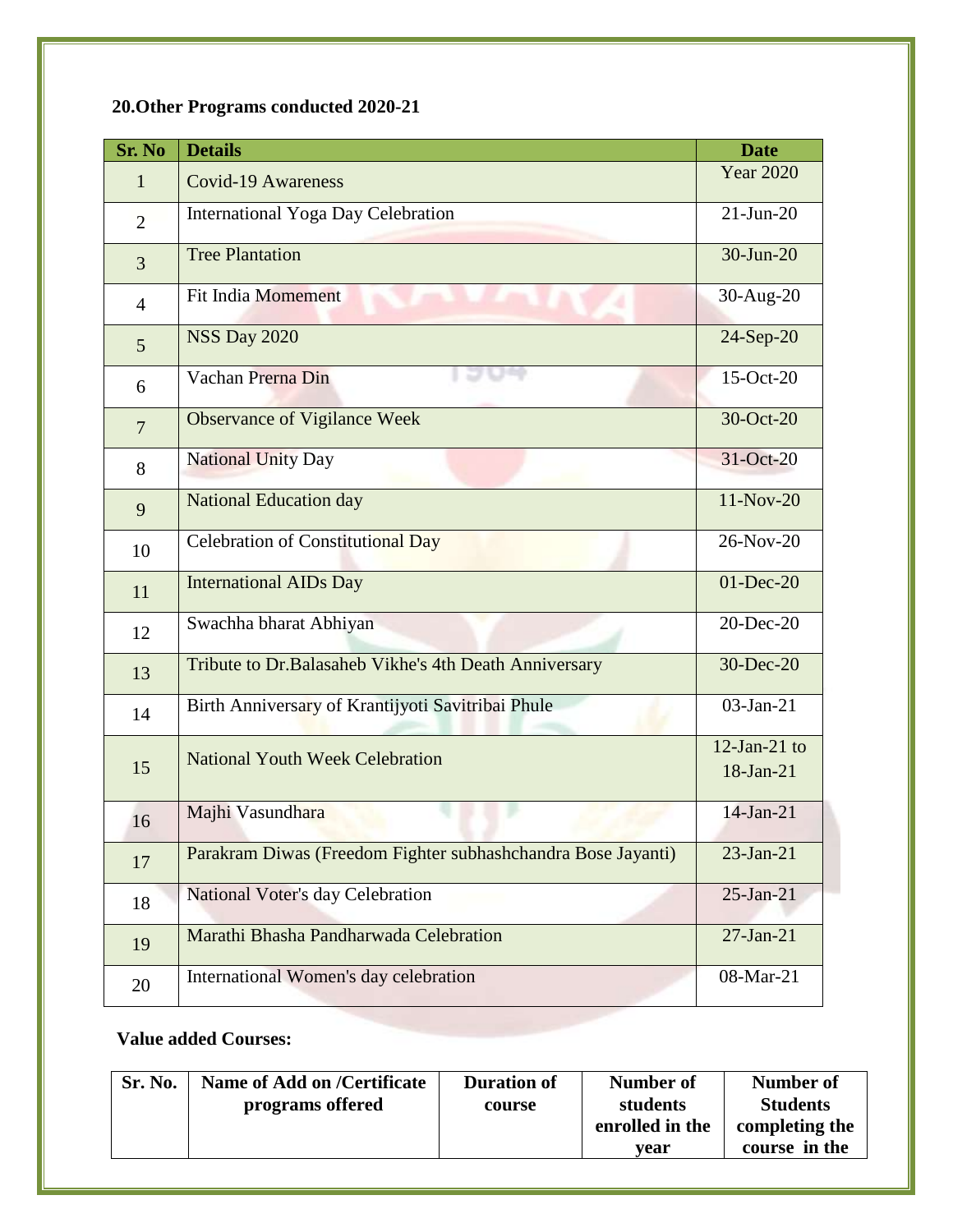|   |                           |        |    | year |
|---|---------------------------|--------|----|------|
|   |                           |        |    |      |
|   | <b>Clinical Research</b>  | 30 hrs | 72 | 72   |
| 2 | Handling of sophisticated |        |    |      |
|   | <b>Instrument</b>         | 36 hrs | 64 | 64   |

#### **21. Training for teaching staff**

| Sr.No          | <b>Title</b>                                          | <b>Date</b>                          |  |
|----------------|-------------------------------------------------------|--------------------------------------|--|
|                | <b>Training for Teaching</b>                          |                                      |  |
|                | Modern ICT tools for e-learning                       | $29th$ June to $3rd$                 |  |
|                |                                                       | July, 2020                           |  |
| $\overline{2}$ | <b>Health Talk</b>                                    | $1st$ to $5th$                       |  |
|                |                                                       | February, 2021                       |  |
|                | <b>Training for nonteaching</b>                       |                                      |  |
|                | Hospitality in Covid 19 Pandemic                      | $22nd$ to $26th$                     |  |
|                |                                                       | June, 2020                           |  |
| $\mathbf{2}$   | Operation and Maintenance of computer and instruments | $17^{\text{th}}$ to $21^{\text{st}}$ |  |
|                |                                                       | August, 2020                         |  |
| 3              | <b>Health Talk</b>                                    | $1st$ to $5th$                       |  |
|                |                                                       | February, 2021                       |  |

**22. Information of teaching staff who qualified or registered for NET/ SET/ PhD/ M.Phil/ M.E or any other equivalent higher education in Year 2020-21**

| Sr.<br><b>No</b> | <b>Name of Staff</b>     | <b>NET</b><br>Qualif<br>ied | <b>NET</b><br><b>Regist</b><br>ered | <b>SET</b><br>Qualif<br>ied | <b>SET</b><br><b>Regist</b><br>ered | PhD<br><b>Awarded in</b><br>2020-2021 | PhD<br><b>Registered in</b><br>2020-2021 | M. Phil<br><b>Awarde</b><br>d | M. Phil<br><b>Register</b><br>ed |
|------------------|--------------------------|-----------------------------|-------------------------------------|-----------------------------|-------------------------------------|---------------------------------------|------------------------------------------|-------------------------------|----------------------------------|
| 1                | Mr. Vikas<br>Kunde       |                             |                                     |                             |                                     |                                       | Registered                               |                               |                                  |
| $\overline{2}$   | Mrs. Sangita<br>Bhandare |                             |                                     |                             |                                     |                                       | Registered                               |                               |                                  |